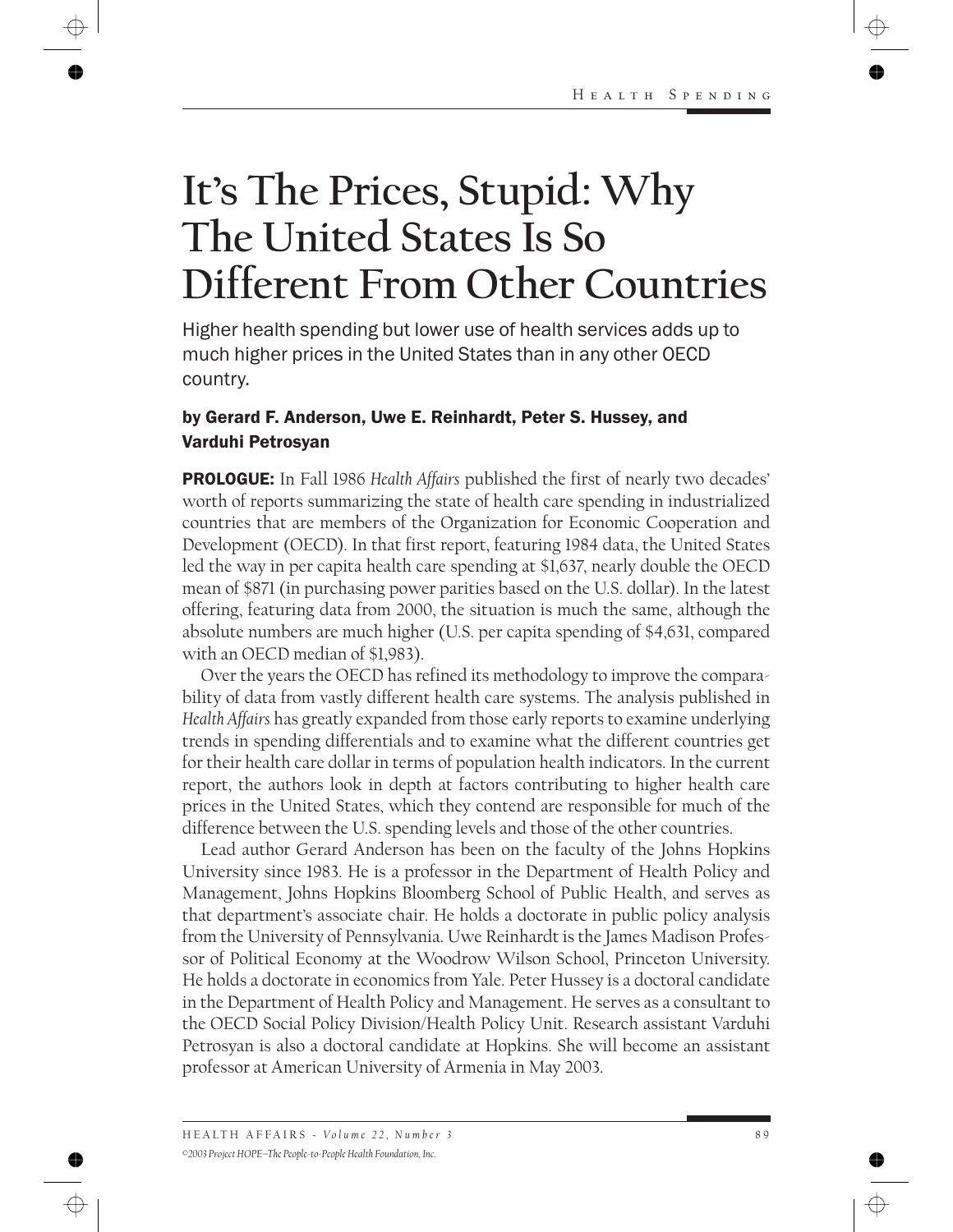ABSTRACT: This paper uses the latest data from the Organization for Economic Cooperation and Development (OECD) to compare the health systems of the thirty member countries in 2000. Total health spending—the distribution of public and private health spending in the OECD countries—is presented and discussed. U.S. public spending as a percentage of GDP (5.8 percent) is virtually identical to public spending in the United Kingdom, Italy, and Japan (5.9 percent each) and not much smaller than in Canada (6.5 percent). The paper also compares pharmaceutical spending, health system capacity, and use of medical services. The data show that the United States spends more on health care than any other country. However, on most measures of health services use, the United States is below the OECD median. These facts suggest that the difference in spending is caused mostly by higher prices for health care goods and services in the United States.

VERY YEAR the Organization for Economic Cooperation and Development<br>
(OECD) publishes data that allow for comparisons of health systems across<br>
thirty industrialized countries. Over the years Health Affairs has published<br> (OECD) publishes data that allow for comparisons of health systems across thirty industrialized countries. Over the years *Health Affairs* has published papers on a wide range of topics using these data.<sup>1</sup> This paper, the latest installment in an annual series, uses the most recent OECD data to present a series of snapshots of the health systems in the thirty OECD countries in 2000. Together these snapshots show that the United States spends more on health care than any of the other OECD countries spend, without providing more services than the other countries do. This suggests that the difference in spending is mostly attributable to higher prices of goods and services. This same story is told in earlier, more in-depth studies by other researchers, including Mark Pauly, Victor Fuchs and James Hahn, and Pete Welch and colleagues.2 Our paper updates these earlier studies with more recent data and more countries.<sup>3</sup> The story is particularly relevant given the recent increases in U.S. health care prices.

# The Overall Spending Picture

Exhibit 1 presents selected data on total national health spending per capita in 2000, its average annual growth rate during 1990–2000, private health spending as a percentage of total health spending in 2000, and the change in the percentage of private health spending during 1990–2000. It also includes data on gross domestic product (GDP) per capita, a rough indicator of a country's ability to pay for health care, and on the fraction of the population over age sixty-five, an important factor influencing the demand for health care services. All of the data on per capita spending and GDP have been translated into U.S. dollar equivalents, with exchange rates based on purchasing power parities (PPPs) of the national currencies. The annual growth rates, on the other hand, are calculated from data expressed in the 1995 constant-value units of each country's own currency, adjusted for general inflation using each nation's GDP price deflators.

**Total health spending per capita.** U.S. per capita health spending was  $$4,631$ in 2000, an increase of 6.3 percent over 1999 (Exhibit 1).<sup>4</sup> The U.S. level was 44 percent higher than Switzerland's, the country with the next-highest expenditure per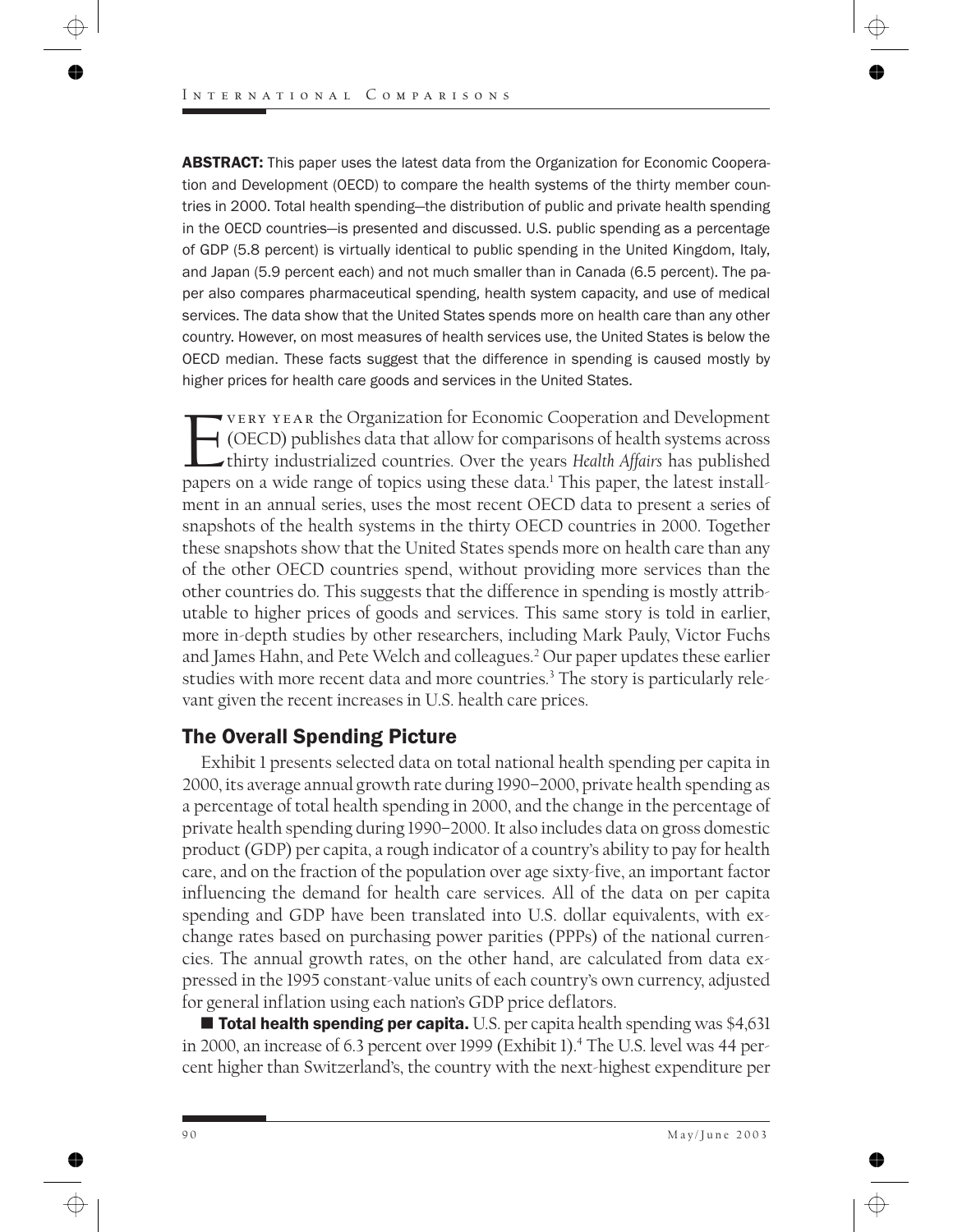#### **EXHIBIT 1** Health Spending In OECD Countries, 1990–2000

|                       |                                                 | 2000                     | <b>Total health spending,</b> |                          | Average annual growth<br>rate, 1990-2000 |                                              | Private health spending,<br>2000                         |                                      |
|-----------------------|-------------------------------------------------|--------------------------|-------------------------------|--------------------------|------------------------------------------|----------------------------------------------|----------------------------------------------------------|--------------------------------------|
|                       | <b>GDP</b> per<br>capita,<br>2000 (US\$<br>PPP) | Per capita<br>(US\$ PPP) | As percent<br>of GDP          | <b>GDP</b> per<br>capita | <b>Health</b><br>spending<br>per capita  | As percent<br>of total<br>health<br>spending | Change in<br>percentage<br>points,<br>1990-2000 65, 2000 | Percent of<br>population<br>over age |
| Australia             | \$26,497                                        | \$2,211                  | 8.3%                          | 2.4%                     | 3.1%                                     | 27.6%                                        | $-5.3$                                                   | 12.3%                                |
| Austria               | 26,864                                          | 2,162                    | 8.0                           | 1.8                      | 3.1                                      | 30.3                                         | 3.8                                                      | 15.5                                 |
| Belgium               | 26,049                                          | 2,269                    | 8.7                           | 1.8                      | 3.5                                      | 28.8                                         | $-a$                                                     | 17.0                                 |
| Canada                | 27,963                                          | 2,535                    | 9.1                           | 1.7                      | 1.8                                      | 28.0                                         | 2.6                                                      | 12.6                                 |
| <b>Czech Republic</b> | 14,236                                          | 1,031                    | 7.2                           | 0.1                      | 3.9                                      | 8.6                                          | 4.8                                                      | 13.8                                 |
| Denmark               | 29,050                                          | 2,420                    | 8.3                           | 1.9                      | 1.7                                      | 17.9                                         | 0.6                                                      | 15.0                                 |
| Finland               | 25,078                                          | 1,664                    | 6.6                           | 1.8                      | 0.1                                      | 24.9                                         | 5.8                                                      | 14.9                                 |
| France                | 24,847                                          | 2,349                    | 9.5                           | 1.4                      | 2.3                                      | 24.0                                         | 0.6                                                      | 16.0                                 |
| Germany               | 25,936                                          | 2,748                    | 10.6                          | 1.2 <sup>b</sup>         | 2.1 <sup>b</sup>                         | 24.9                                         | 2.2 <sup>b</sup>                                         | 16.4                                 |
| Greece                | 16,950                                          | 1,399                    | 8.3                           | 1.9                      | 2.8                                      | 44.5                                         | 7.2                                                      | 17.6                                 |
| Hungary               | 12,423                                          | 841                      | 6.8                           | 2.7 <sup>c</sup>         | 2.0 <sup>c</sup>                         | 24.3                                         | 13.4 <sup>c</sup>                                        | 14.6                                 |
| Iceland               | 29,323                                          | 2,608                    | 8.9                           | 1.6                      | 2.9                                      | 15.6                                         | 2.2                                                      | 11.7                                 |
| Ireland               | 29,066                                          | 1,953                    | 6.7                           | 6.4                      | 6.6                                      | 24.2                                         | $-4.7$                                                   | 11.3                                 |
| Italy                 | 25,206                                          | 2,032                    | 8.1                           | 1.4                      | 1.4                                      | 26.3                                         | 5.6                                                      | 18.1                                 |
| Japan                 | 25,937                                          | 2,012                    | 7.8                           | 1.1                      | 3.9                                      | 23.3                                         | 0.9                                                      | 17.2                                 |
| Korea                 | 15,045                                          | 893                      | 5.9                           | 5.1                      | 7.4                                      | 55.6                                         | $-7.8$                                                   | 7.1                                  |
| Luxembourg            | 46,960                                          | 2,701 <sup>d</sup>       | 6.0 <sup>d</sup>              | 4.5                      | 4.1 <sup>e</sup>                         | 7.1 <sup>d</sup>                             | 0.2 <sup>e</sup>                                         | 14.4                                 |
| Mexico                | 9,136                                           | 490                      | 5.4                           | 1.6                      | 3.7                                      | 53.6                                         | $-5.6$                                                   | 4.7                                  |
| <b>Netherlands</b>    | 27,675                                          | 2,246                    | 8.1                           | 2.3                      | 2.4                                      | 32.5                                         | $-0.4$                                                   | 13.7                                 |
| New Zealand           | 20,262                                          | 1,623                    | 8.0                           | 1.5                      | 2.9                                      | 22.0                                         | 4.4                                                      | 11.7                                 |
| Norway                | 30,195                                          | 2,362                    | 7.8                           | 2.8                      | 2.8                                      | 14.8                                         | $-2.4$                                                   | 15.4                                 |
| Poland                | 9,580                                           | 576 <sup>d</sup>         | 6.2 <sup>d</sup>              | 3.5                      | 5.3 <sup>e</sup>                         | 28.9 <sup>d</sup>                            | 20.6 <sup>e</sup>                                        | 12.1                                 |
| Portugal              | 17,638                                          | 1,441                    | 8.2                           | 2.4                      | 5.3                                      | 28.7                                         | $-5.8$                                                   | 15.6                                 |
| Slovakia              | 11,650                                          | 690                      | 5.9                           | 4.0 <sup>†</sup>         | $-a$                                     | 10.4                                         | 10.4                                                     | 11.4                                 |
| Spain                 | 20,297                                          | 1,556                    | 7.7                           | 2.4                      | 3.9                                      | 30.1                                         | 8.8                                                      | 17.0                                 |
| Sweden                | 24,845                                          | $1,847$ <sup>f</sup>     | 7.9 <sup>f</sup>              | 1.4                      | $-0.048$                                 | 16.2 <sup>f</sup>                            | 6.1 <sup>g</sup>                                         | 17.4                                 |
| Switzerland           | 30,098                                          | 3,222                    | 10.7                          | 0.2                      | 2.5                                      | 44.4                                         | 13.8                                                     | 16.0                                 |
| Turkey                | 6,439                                           | 320f                     | 4.8 <sup>f</sup>              | 1.8                      | 6.1 <sup>g</sup>                         | 28.1 <sup>f</sup>                            | $-10.98$                                                 | 5.8                                  |
| United Kingdom        | 24,323                                          | 1,763                    | 7.3                           | 1.9                      | 3.8                                      | 19.0                                         | 2.6                                                      | 15.8                                 |
| <b>United States</b>  | 35,657                                          | 4,631                    | 13.0                          | 2.3                      | 3.2                                      | 55.7                                         | $-4.7$                                                   | 12.3                                 |
| OECD median           | 25,142                                          | 1,983                    | 8.0                           | 1.9                      | 3.1                                      | 25.6                                         | 2.2                                                      | 14.8                                 |

SOURCE: Organization for Economic Cooperation and Development, *OECD Health Data 2002* (Paris: OECD, 2002). NOTES: For median calculation, see Note 5 in text. PPP is purchasing power parity (U.S. dollars).

<sup>a</sup> Data not available.

 $b$  1992–2000.

- $0.1991 2000$ .
- $d$ 1999.

 $^{\circ}$ 1990–1999.

f 1998.

g1990–1998.

capita; 83 percent higher than neighboring Canada; and 134 percent higher than the OECD median of \$1,983.<sup>5</sup> Although the United States can claim some success during the mid-1990s in its attempt to control health spending with managed care, over the entire 1990–2000 period the spending gap between the United States and the OECD median actually widened slightly.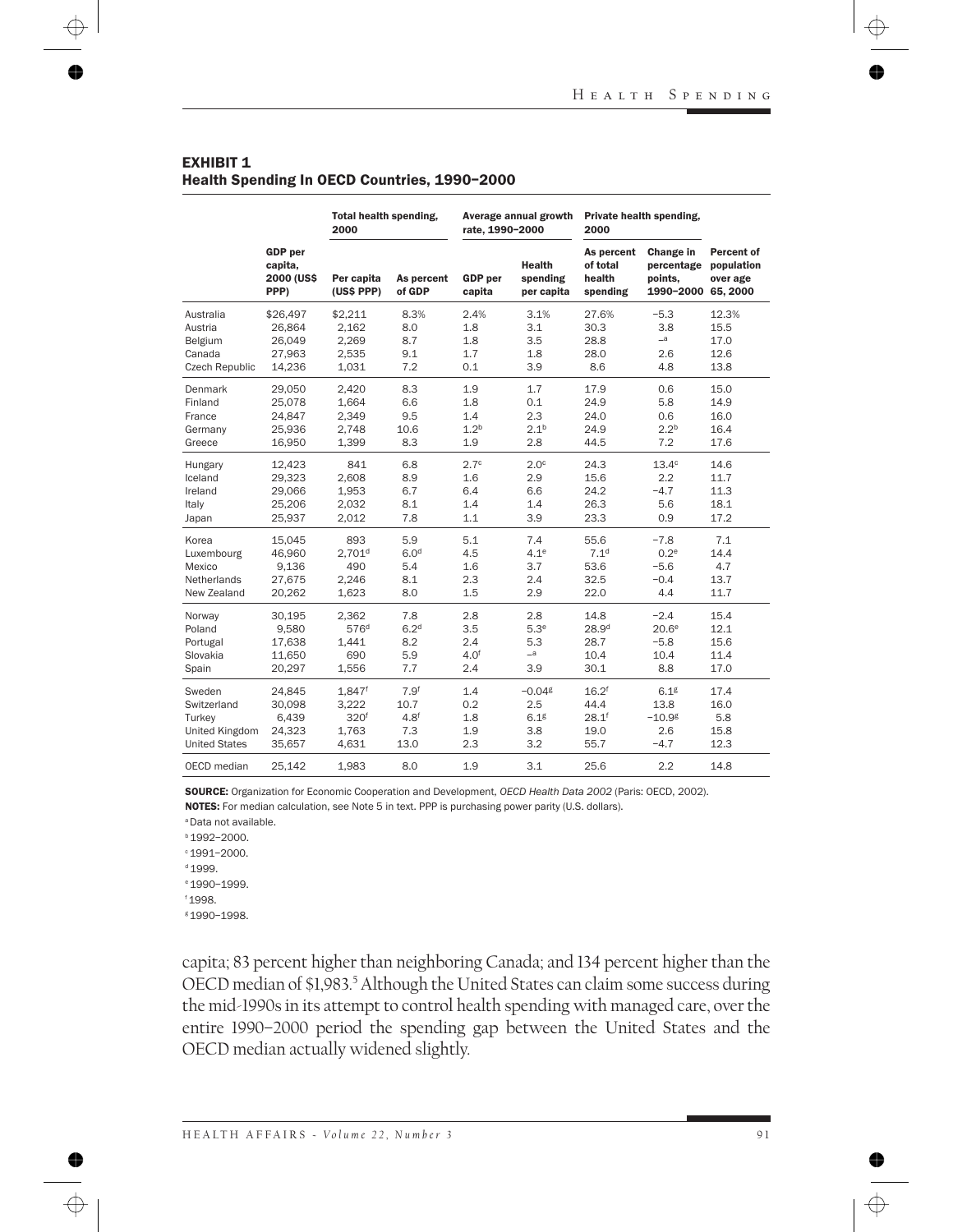Analysis suggests some convergence of health spending levels among the thirty OECD countries during the 1990s. Countries with higher spending levels in 1990 tended to have lower growth rates of real health spending per capita between 1990 and 2000 than did countries with lower initial levels of health spending.<sup>6</sup> The United States was an exception to this pattern. It reported the highest health spending level in 1990, but its growth rate in per capita health spending was slightly above the OECD median.

■ Health systems' share of GDP. Measured in terms of share of GDP, the United States spent 13.0 percent on health care in 2000, Switzerland 10.7 percent, and Canada 9.1 percent. The OECD median was 8.0 percent. Ability to pay—measured here by per capita GDP—has repeatedly been shown to be a powerful predictor of the percentage of GDP allocated to health care.7 This is evident in Exhibit 2. In 2000 about 27 percent of the observed cross-national variation in the percentage can be explained by GDP per capita with a simple bivariate regression of the former on the latter variable. If Luxembourg is eliminated from the regression equation as an outlier, the explained variation increases to 56 percent.<sup>8</sup> In spite of this high level of association, Exhibit 2 shows considerable cross-national variation in the health sector's share on GDP at given levels of per capita GDP, especially in the range between \$25,000 and \$30,000.

**Public versus private health spending.** Private spending in the OECD data falls into the broad categories of (1) out-of-pocket spending for deductibles, coinsurance, and services not covered by health insurance; and (2) premiums paid by families and individuals for private health insurance. As shown in Exhibit 1, the share of total health spending that is privately financed varies considerably across



SOURCE: Organization for Economic Cooperation and Development, *OECD Health Data 2002* (Paris: OECD, 2002). NOTES: PPP is purchasing power parity (U.S. dollars). GDP is gross domestic product. Data for Luxembourg and Poland are for 1999; data for Sweden and Turkey are for 1998. Individual countries are not shown because of space constraints. Graph points were plotted from columns 1 and 3 of Exhibit 1; individual countries' values can be identified by looking at that exhibit.

EXHIBIT 2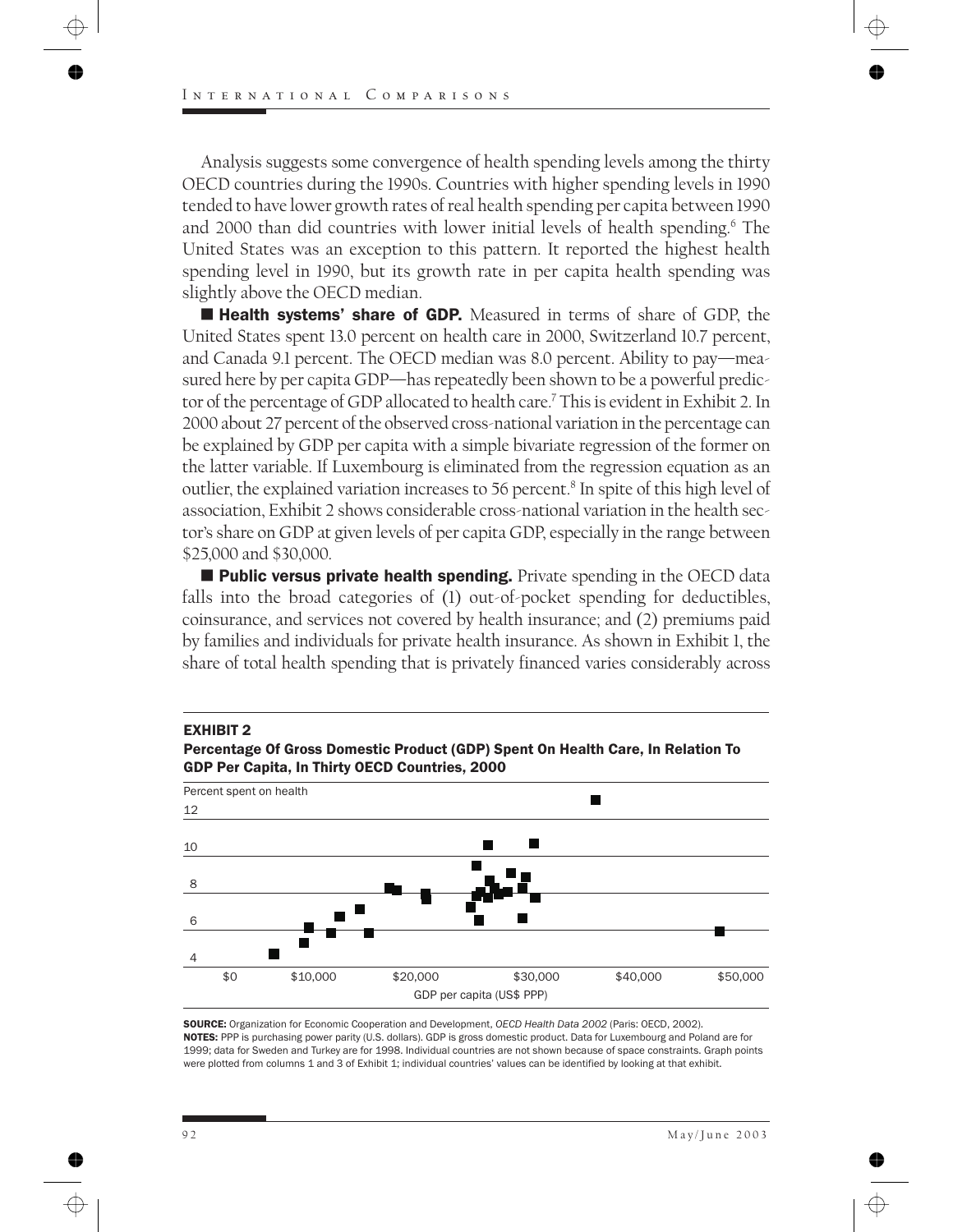the OECD countries. The median country finances 26 percent of its health care from private sources. The range is as high as 56 percent in the United States and Korea to as low as 7 percent in Luxembourg and 9 percent in the Czech Republic. As a percentage of GDP, the OECD countries spent 0.4–7.2 percent of GDP on privately financed health care in 2000, with an OECD median of 2.0 percent. The United States was the highest at 7.2 percent. U.S. private spending per capita on health care was \$2,580, more than five times the OECD median of \$451.

In most OECD countries the privately financed share of total health spending increased during the 1990s (Exhibit 1). The private share tended to increase more rapidly in countries with lower shares of private health spending in 1990. The explanation for the increase varied from country to country. For example, the level of cost sharing increased in Sweden, while private insurance coverage increased in Switzerland.9 Countries with the largest share of private financing in 1990—the United States, Mexico, and Korea—had a decreasing private share of financing during the 1990s (Exhibit 1).

Although the percentage of the health care dollar financed from public sources in the United States is low compared with other OECD countries, the absolute amount is relatively similar to other OECD countries. Public sources in the United States accounted for spending of 5.8 percent of GDP in 2000, very close to the OECD median of 5.9 percent. In fact, on this measure of public spending, the United States is virtually identical to the United Kingdom, Italy, and Japan (5.9 percent each) and not much smaller than neighboring Canada (6.5 percent). Finally, U.S. public sources spent \$2,051 per person in 2000; this places the United States among the top four countries listed in Exhibit 1, just behind Luxembourg (\$2,510), Iceland (2,202), and Germany (\$2,063). On that measure, the United States ranks far above the OECD median of \$1,502, Japan's \$1,542, and the United Kingdom's \$1,429.

Furthermore, as Steffie Woolhandler and David Himmelstein pointed out recently in *Health Affairs,* the OECD data (and the U.S. national health accounts on which the OECD database draws) actually understate the role of the public sector in health care. These researchers measured the public sector's share of total health spending not by who ultimately paid the providers of health care, but by the fraction of health spending that originated in households in the form of taxes. On that measure, close to 60 percent of total U.S. health spending in 1999—7.7 percent of GDP—was financed through taxes.10

■ Spending on pharmaceuticals. Spending per capita on pharmaceuticals—a subject of interest to policymakers throughout the OECD countries—varied from \$93 in Mexico to \$556 in the United States in 2000 (Exhibit 3). In spite of having the highest per capita spending, the United States is closer to other countries on pharmaceutical spending than spending for other health services and goods.

Average annual growth in real per capita spending on pharmaceuticals during 1990–2000 increased at an annual compound rate of 4.5 percent in the median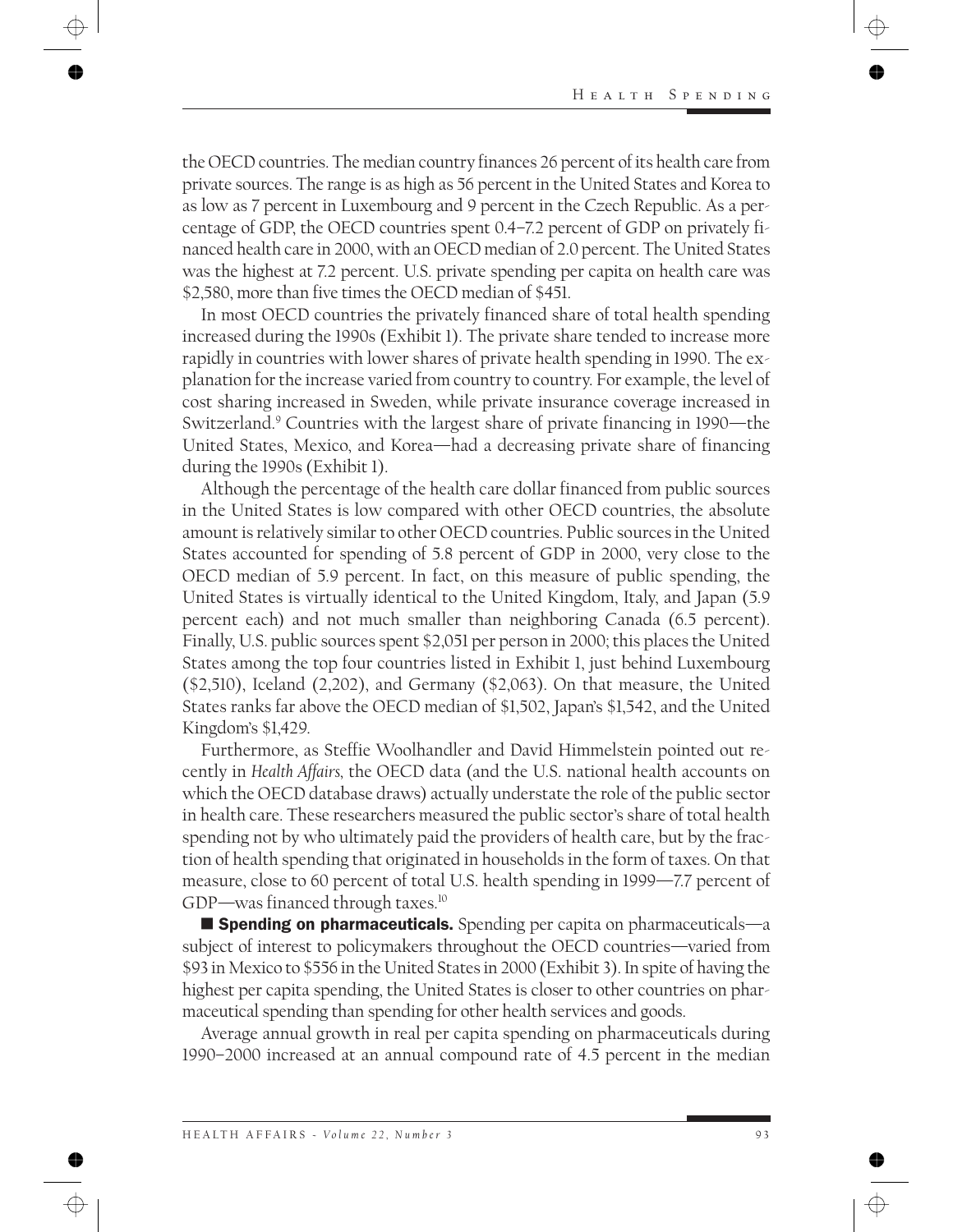| As percent of<br>GDP, 2000 | Spending per capita,<br>2000 (US\$ PPP) | Average annual<br>growth in per capita<br>spending, 1990-2000 |
|----------------------------|-----------------------------------------|---------------------------------------------------------------|
| $1.0%$ <sup>a</sup>        | \$252 <sup>a</sup>                      | $6.9%^{b}$                                                    |
|                            |                                         | 4.1 <sup>d</sup>                                              |
| 1.4                        | 385                                     | 4.8                                                           |
|                            |                                         | 5.8                                                           |
| 0.8                        | 223                                     | 3.9                                                           |
| 1.0                        | 259                                     | 5.2                                                           |
| 1.9                        | 473                                     | 4.2                                                           |
| 1.4                        | 375                                     | 1.2 <sup>e</sup>                                              |
| 1.5                        | 258                                     | 5.2                                                           |
| 1.8 <sup>c</sup>           | 193 <sup>c</sup>                        | $-0.1^f$                                                      |
| 1.3 <sup>g</sup>           | 382 <sup>g</sup>                        | 2.3 <sup>h</sup>                                              |
| 0.6                        | 187                                     | 4.9                                                           |
| 1.8                        | 459                                     | 2.1                                                           |
| $1.2^{g}$                  | 313 <sup>g</sup>                        | 0.6 <sup>h</sup>                                              |
| 0.8 <sup>g</sup>           | 110 <sup>g</sup>                        | $-0.4h$                                                       |
| 0.7 <sup>g</sup>           | 317g                                    | 1.3 <sup>h</sup>                                              |
| 1.1 <sup>g</sup>           | 93 <sup>g</sup>                         | $\Box$                                                        |
| 1.0                        | 264                                     | 4.5                                                           |
| 1.1 <sup>c</sup>           | 210 <sup>c</sup>                        | 2.9 <sup>d</sup>                                              |
| 0.7 <sup>c</sup>           | 217 <sup>c</sup>                        | 7.4 <sup>d</sup>                                              |
| 2.0 <sup>a</sup>           | 334 <sup>a</sup>                        | 5.7 <sup>b</sup>                                              |
| $1.4^\circ$                | 264 <sup>c</sup>                        | 4.8 <sup>d</sup>                                              |
| 1.0 <sup>c</sup>           | 244 <sup>c</sup>                        | 6.8 <sup>d</sup>                                              |
| 1.1                        | 346                                     | 3.0                                                           |
| 1.1 <sup>c</sup>           | 253 <sup>c</sup>                        | 6.0 <sup>d</sup>                                              |
| 1.6                        | 556                                     | 6.0                                                           |
| 1.2                        | 262                                     | 4.5                                                           |
|                            | $1.4^\circ$<br>1.0                      | 352 <sup>c</sup><br>260                                       |

## EXHIBIT 3 Spending On Pharmaceuticals In Selected OECD Countries, 1990–2000

SOURCE: Organization for Economic Cooperation and Development, *OECD Health Data 2002* (Paris: OECD, 2002).

NOTES: For median calculation, see Note 5 in text. PPP is purchasing power parity (U.S. dollars). GDP is gross domestic product. Data for Austria, Poland, Slovakia, and Turkey were not available.

<sup>a</sup> 1998.

 $b$ 1990–1998.

 $\degree$ 1997.

 $d$ 1990-1997.

e1992–2000.

f 1991–1997.

<sup>g</sup>1999.

 $h$ 1990–1999.

i Data not available.

OECD country (Exhibit 3). Only Australia, Norway, and Sweden registered higher rates than the United States during the 1990s.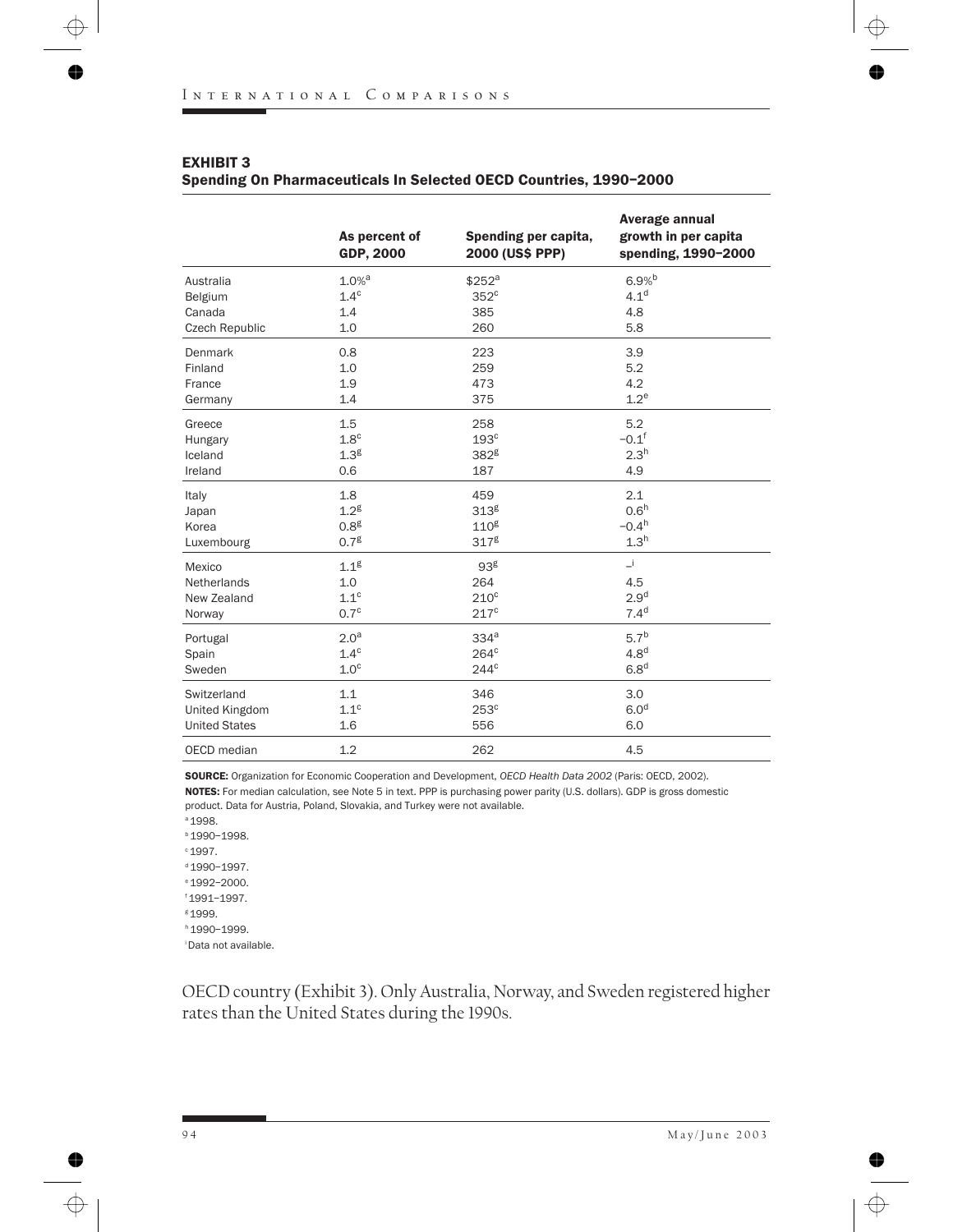## **Capacity And Utilization**

Exhibits 4 and 5 present selected data on the supply side of the health systems in the OECD. There is considerable variation in the composition of the supply side and in reported utilization rates. A limitation of these data, of course, is that they mask important differences in the specialty composition of the physician supply

|                             | <b>Nurses per</b><br>1,000 | <b>Nurses per</b><br>acute care | Physicians per 1,000 population | <b>Physician</b> |                            |  |
|-----------------------------|----------------------------|---------------------------------|---------------------------------|------------------|----------------------------|--|
|                             | population,<br>2000        | bed, 2000                       | 1990                            | 2000             | visits per<br>capita, 2000 |  |
| Australia                   | 8.1 <sup>a</sup>           | 1.4 <sup>b</sup>                | 2.3 <sup>c</sup>                | 2.5 <sup>d</sup> | 6.4                        |  |
| Austria                     | 9.2                        | 0.8                             | 2.2                             | 3.1              | 6.7                        |  |
| Belgium                     | $-e$                       | $-e$                            | 3.3                             | 3.9              | 7.9                        |  |
| Canada                      | 7.6                        | $-e$                            | 2.1                             | 2.1              | 6.4 <sup>b</sup>           |  |
| Czech Republic              | 8.4                        | 0.5                             | 2.8                             | 3.1              | 12.6                       |  |
| Denmark                     | 7.3 <sup>b</sup>           | 1.2 <sup>a</sup>                | 3.1                             | 3.4              | 6.1                        |  |
| Finland                     | 14.7                       | $-e$                            | 2.4                             | 3.1              | 4.3                        |  |
| France                      | 6.5                        | 0.5 <sup>b</sup>                | 3.1                             | 3.3              | $-e$                       |  |
| Germany                     | 9.3                        | 0.6                             | 3.1 <sup>f</sup>                | 3.6              | $-e$                       |  |
| Greece                      | 3.9 <sup>b</sup>           | 0.9 <sup>b</sup>                | 3.4                             | 4.4 <sup>b</sup> | 2.5 <sup>d</sup>           |  |
| Hungary                     | 4.9                        | 0.3 <sup>b</sup>                | 2.9                             | 3.2 <sup>b</sup> | 21.9                       |  |
| Iceland                     | 14.2 <sup>b</sup>          | $-e$                            | 2.8                             | 3.4 <sup>b</sup> | 5.2 <sup>a</sup>           |  |
| Ireland                     | 9.2                        | 1.3                             | 1.6                             | 2.3 <sup>b</sup> | $-e$                       |  |
| Italy                       | 4.5 <sup>b</sup>           | 0.8 <sup>d</sup>                | 4.7                             | 6.0              | 6.1                        |  |
| Japan                       | 7.8 <sup>d</sup>           | $-e$                            | 1.7                             | 1.9              | $-e$                       |  |
| Korea                       | 1.4                        | $-e$                            | 0.8                             | 1.3              | 8.8 <sup>b</sup>           |  |
| Luxembourg                  | 7.1                        | 0.6 <sup>d</sup>                | 2.0                             | 3.1              | 2.8 <sup>d</sup>           |  |
| Mexico                      | 1.1                        | $-e$                            | 1.1                             | 1.8              | 2.5                        |  |
| <b>Netherlands</b>          | 13.0                       | $-e$                            | 2.5                             | 3.2              | 5.9                        |  |
| New Zealand                 | 9.7                        | $-e$                            | 1.9                             | 2.2              | $-e$                       |  |
| Norway                      | 10.3                       | 1.5                             | 2.6 <sup>c</sup>                | 2.9              | $-e$                       |  |
| Poland                      | 4.9                        | $-e$                            | 2.1                             | 2.2              | 5.4                        |  |
| Portugal                    | 3.7                        | 1.0 <sup>d</sup>                | 2.8                             | 3.2              | 3.4 <sup>d</sup>           |  |
| Slovakia                    | 7.3                        | 0.6                             | $-e$                            | $-e$             | $-e$                       |  |
| Spain                       | 3.7                        | 0.8 <sup>a</sup>                | 2.3                             | 3.3              | 7.8 <sup>d</sup>           |  |
| Sweden                      | $8.4^{b}$                  | $-e$                            | 2.9                             | 2.9 <sup>b</sup> | 2.8                        |  |
| Switzerland                 | $-e$                       | $-e$                            | 3.0                             | 3.5              | $-e$                       |  |
| Turkey                      | 1.1                        | 0.3 <sup>b</sup>                | 0.9                             | 1.3              | 2.5                        |  |
| United Kingdom <sup>g</sup> | 8.1                        | 1.2 <sup>b</sup>                | 1.4                             | 1.8              | 5.4 <sup>d</sup>           |  |
| <b>United States</b>        | 8.3 <sup>b</sup>           | 1.3                             | 2.4                             | 2.8 <sup>b</sup> | 5.8 <sup>h</sup>           |  |
| OECD median                 | 7.6                        | 0.8                             | 2.4                             | 3.1              | 5.9                        |  |

#### **EXHIBIT 4** Health Care Workforce In OECD Countries, 1990 And 2000

SOURCE: Organization for Economic Cooperation and Development, OECD Health Data 2002 (Paris: OECD, 2002). NOTE: For median calculation, see Note 5 in text.

<sup>a</sup> 1997.

 $b$  1999.

 $°1991.$ 

 $d$  1998.

<sup>e</sup> Data not available.

<sup>f</sup> 1992 (from 1992 onward, data refer to Germany after reunification).

<sup>g</sup> Some of the data were provided by the United Kingdom Department of Health.

<sup>h</sup> 1996.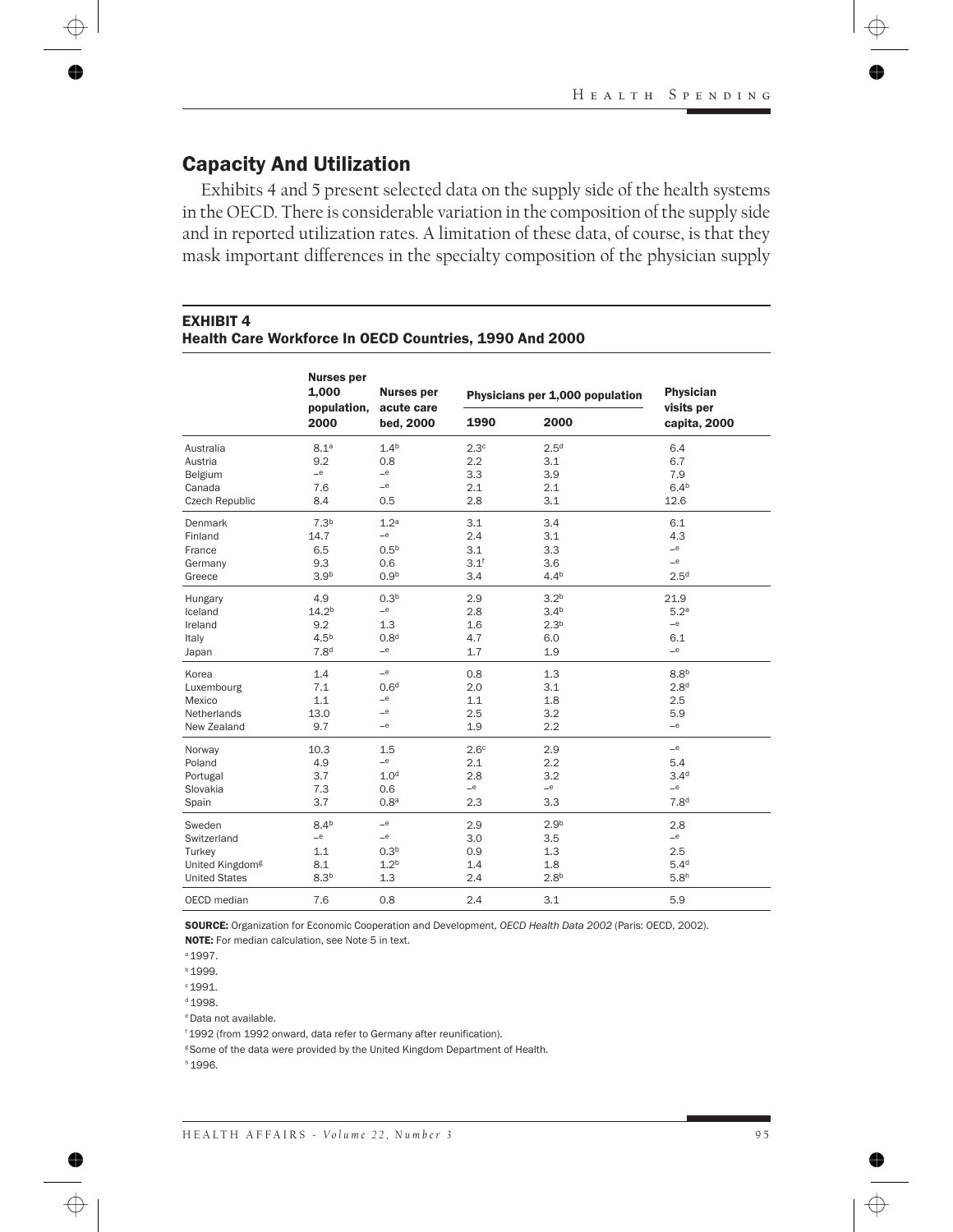*"Countries with higher GDP per capita are not more likely to have more physicians per capita than are countries with low GDP."*

and in the content of crude utilization rates, such as "physician visits," "hospital admissions," and "acute care hospital days."

**Supply of physicians.** The general picture that emerges from Exhibit 4 is that the number of physicians per 1,000 population (physican density) increased in most of the OECD countries during the 1990s. As the exhibit also shows, however, there are some exceptions to these general trends. In both Canada and Sweden physician growth was limited to population growth during the 1990s. In the United States medical school enrollment has been essentially constant since 1980. The observed increase in the number of physicians has mostly come from physicians who immigrated to the United States following medical education in other countries.<sup>11</sup>

Richard Cooper and colleagues have argued that a common driver of physician density in all industrialized countries has been economic growth, represented by GDP per capita. The authors observe that within OECD countries, GDP and the number of physicians per capita are highly correlated.12 However, countries with higher GDP per capita are not more likely to have more physicians per capita than are countries with low GDP per capita.13 This suggests the importance of factors unrelated to GDP in determining physician supply differences. Several commentators have observed that a causal link between GDP and physician supply may be overly simplistic.14

**Supply of nurses.** While many OECD countries perceive a nurse shortage, the actual number of nurses varies considerably across the OECD countries (Exhibit 4).15 The number of nurses per 1,000 population (nurse density) ranged from 1.1 in Turkey and Mexico to 14.7 in Finland, and the number of nurses per acute care hospital bed ranged from 0.3 in Turkey to 1.5 in Norway. The United States ranks higher than the OECD median on both measures, although several of the European countries report a higher nurse density than does the United States.

Some researchers have contended that as a population ages, the demand for nurses will grow rapidly.<sup>16</sup> The OECD data show that there is no significant correlation between the percentage of population age sixty-five and older and the number of practicing nurses per 1,000 population.<sup>17</sup> However, there is a significant positive correlation between the growth rate of the percentage of population age sixty-five and older and the growth rate of the number of practicing nurses per capita between 1990 and 2000.18

**Hospitals.** Most of the OECD nations greatly reduced the number of acute care hospital beds, the average length of acute care hospital stay, and the number of acute care hospital days per capita during the 1990s (Exhibit 5). Turkey and Korea, however, increased their systems' bed capacity, and the United Kingdom increased its average length of hospital stay slightly.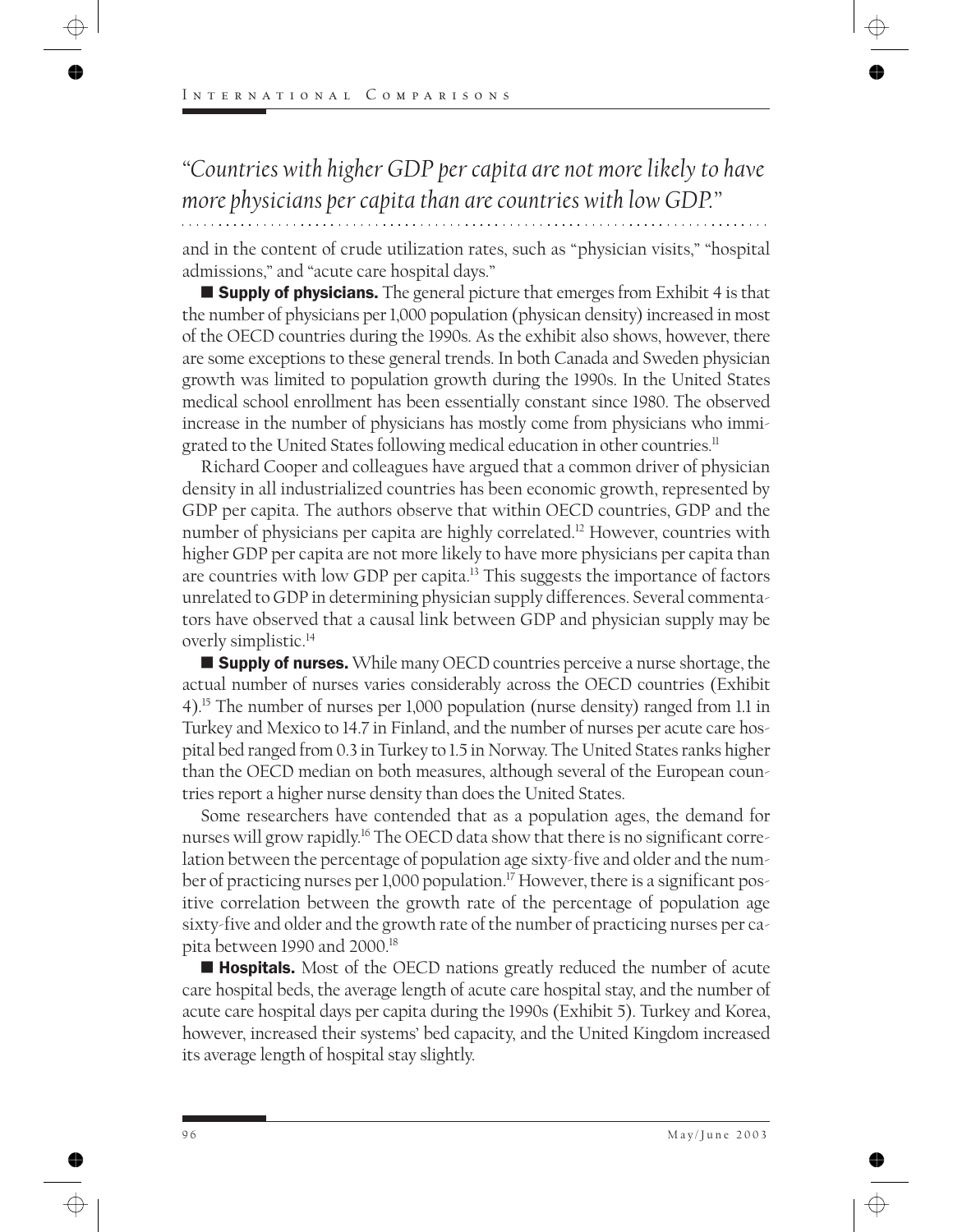### **EXHIBIT 5** Health Services Capacity And Use In Selected OECD Countries, 1990 And 2000

|                             | Acute care beds per<br>1,000 population |                  | <b>Admissions per</b> | 1,000 population | Average length of<br>hospital stay (days) |                  |                  | <b>Acute care hospital</b><br>days per capita |  |
|-----------------------------|-----------------------------------------|------------------|-----------------------|------------------|-------------------------------------------|------------------|------------------|-----------------------------------------------|--|
|                             | 1990                                    | 2000             | 1990                  | 2000             | 1990                                      | 2000             | 1990             | 2000                                          |  |
| Australia                   | 4.4 <sup>a</sup>                        | 3.8 <sup>b</sup> | 168 <sup>a</sup>      | 155              | 6.5 <sup>a</sup>                          | 6.2 <sup>b</sup> | 1.2              | 1.0                                           |  |
| Austria                     | 7.1                                     | 6.2              | 215                   | 283              | 9.3                                       | 6.3              | 2.0              | 1.8                                           |  |
| Belgium                     | 4.9                                     | 4.6 <sup>c</sup> | 169                   | 180 <sup>d</sup> | 8.7                                       | 8.8 <sup>c</sup> | 1.5              | 1.3 <sup>c</sup>                              |  |
| Canada                      | 4.0                                     | 3.3 <sup>b</sup> | 120                   | 99b              | 8.6                                       | 7.1 <sup>b</sup> | 1.4              | 1.0 <sup>b</sup>                              |  |
| <b>Czech Republic</b>       | 8.5                                     | 6.6              | 180                   | 196              | 12.0                                      | 8.7              | 2.2              | 1.7                                           |  |
| Denmark                     | 4.1                                     | 3.3 <sup>b</sup> | 190                   | 194 <sup>b</sup> | 6.4                                       | 5.2 <sup>b</sup> | 1.2              | 1.0 <sup>b</sup>                              |  |
| Finland                     | 4.3                                     | 2.4              | 163                   | 203              | 7.0                                       | 4.4              | 1.1              | 0.9                                           |  |
| France                      | 5.2                                     | 4.2              | 209                   | 204 <sup>b</sup> | 7.0                                       | 5.5 <sup>b</sup> | 1.5              | 1.1 <sup>b</sup>                              |  |
| Germany                     | 7.3 <sup>e</sup>                        | 6.4              | 183 <sup>e</sup>      | 205              | 12.9 <sup>e</sup>                         | 9.6              | 2.3 <sup>e</sup> | 1.9                                           |  |
| Greece                      | 4.0                                     | 4.0 <sup>b</sup> | 123                   | 133 <sup>c</sup> | 7.5                                       | 6.3 <sup>f</sup> | 0.9 <sup>g</sup> | 1.0 <sup>f</sup>                              |  |
| Hungary                     | 7.1                                     | 6.4              | 191                   | 225              | 9.9                                       | 7.9              | 1.9              | 1.8                                           |  |
| Iceland                     | 4.3                                     | $-h$             | 176                   | $-h$             | 7.0                                       | $-h$             | 1.2              | $-h$                                          |  |
| Ireland                     | 3.2                                     | 2.9              | 147                   | 144              | 6.7                                       | 6.4              | 1.0              | 0.9                                           |  |
| Italy                       | 6.2                                     | 4.5 <sup>b</sup> | 150                   | 176 <sup>f</sup> | 9.5 <sup>a</sup>                          | 7.2 <sup>f</sup> | 1.6              | 1.3 <sup>f</sup>                              |  |
| Korea                       | 2.7                                     | 5.2              | $-h$                  | $-h$             | 12.0                                      | 11.0             | $-h$             | $-h$                                          |  |
| Luxembourg                  | 6.9                                     | 5.7              | 184                   | 213 <sup>f</sup> | 11.0                                      | $\_h$            | 2.0              | $-h$                                          |  |
| <b>Netherlands</b>          | 4.3                                     | 3.5              | 103                   | 93               | 11.2                                      | 9.0              | 1.2              | 0.8                                           |  |
| New Zealand                 | 8.0                                     | $-h$             | $-h$                  | $-h$             | $-h$                                      | 4.9 <sup>f</sup> | $-h$             | 0.3 <sup>f</sup>                              |  |
| Norway                      | 3.8                                     | 3.1              | 148                   | 154              | 7.8                                       | 6.0              | 1.1              | 0.9                                           |  |
| Portugal                    | 3.6                                     | 3.3 <sup>f</sup> | 106                   | 119 <sup>f</sup> | 8.4                                       | 7.3 <sup>f</sup> | 0.9              | 0.9 <sup>f</sup>                              |  |
| Slovakia                    | $-h$                                    | 5.9              | $-h$                  | 177              | $-h$                                      | 8.6              | $-h$             | 1.5                                           |  |
| Spain                       | 3.3                                     | 3.0 <sup>c</sup> | 96                    | 113 <sup>c</sup> | 9.6                                       | 7.6 <sup>c</sup> | 0.9              | 0.9 <sup>c</sup>                              |  |
| Sweden                      | 4.1                                     | 2.4              | 166                   | 159 <sup>d</sup> | 6.5                                       | 5.0              | 1.1              | $-h$                                          |  |
| Switzerland                 | 6.5                                     | 4.1              | 139                   | 136              | 13.4                                      | 9.3              | 1.9              | 1.3                                           |  |
| Turkey                      | 2.0                                     | 2.2              | 54                    | 73               | 6.0                                       | 5.4              | 0.3              | 0.4                                           |  |
| United Kingdom <sup>i</sup> | $-h$                                    | 3.3              | $-h$                  | 151              | 5.7                                       | 6.2              | 0.9              | 0.9                                           |  |
| <b>United States</b>        | 3.7                                     | 3.0              | 125                   | 118              | 7.3                                       | 5.9 <sup>b</sup> | 0.9              | 0.7                                           |  |
| OECD median                 | 4.3                                     | 3.8              | 163                   | 154              | 8.4                                       | 6.4              | 1.2              | 1.0                                           |  |

SOURCE: Organization for Economic Cooperation and Development, OECD Health Data 2002 (Paris: OECD, 2002).

NOTES: For median calculation, see Note 5 in text. Data for Japan, Mexico, and Poland were not available.

 $^{\circ}$  1991.

<sup>b</sup> 1999.

 $°1997.$ 

 $d$  1996.

<sup>e</sup> 1992 (from 1992 onward, data refer to Germany after reunification).

 $$1003$ 

<sup>h</sup> Data not available.

'Some of the data were provided by the United Kingdom Department of Health.

The German and Swiss health systems appear particularly well endowed with physicians and acute care hospital beds compared with the United States. The two countries rank much higher than the United States does on hospital admissions per capita, average length-of-stay, and acute care beds per capita. The average cost per hospital admission and per patient day in these countries must be considerably lower than the comparable U.S. number, however, because both countries spend considerably less per capita and as a percentage of GDP on hospi-

f 1998.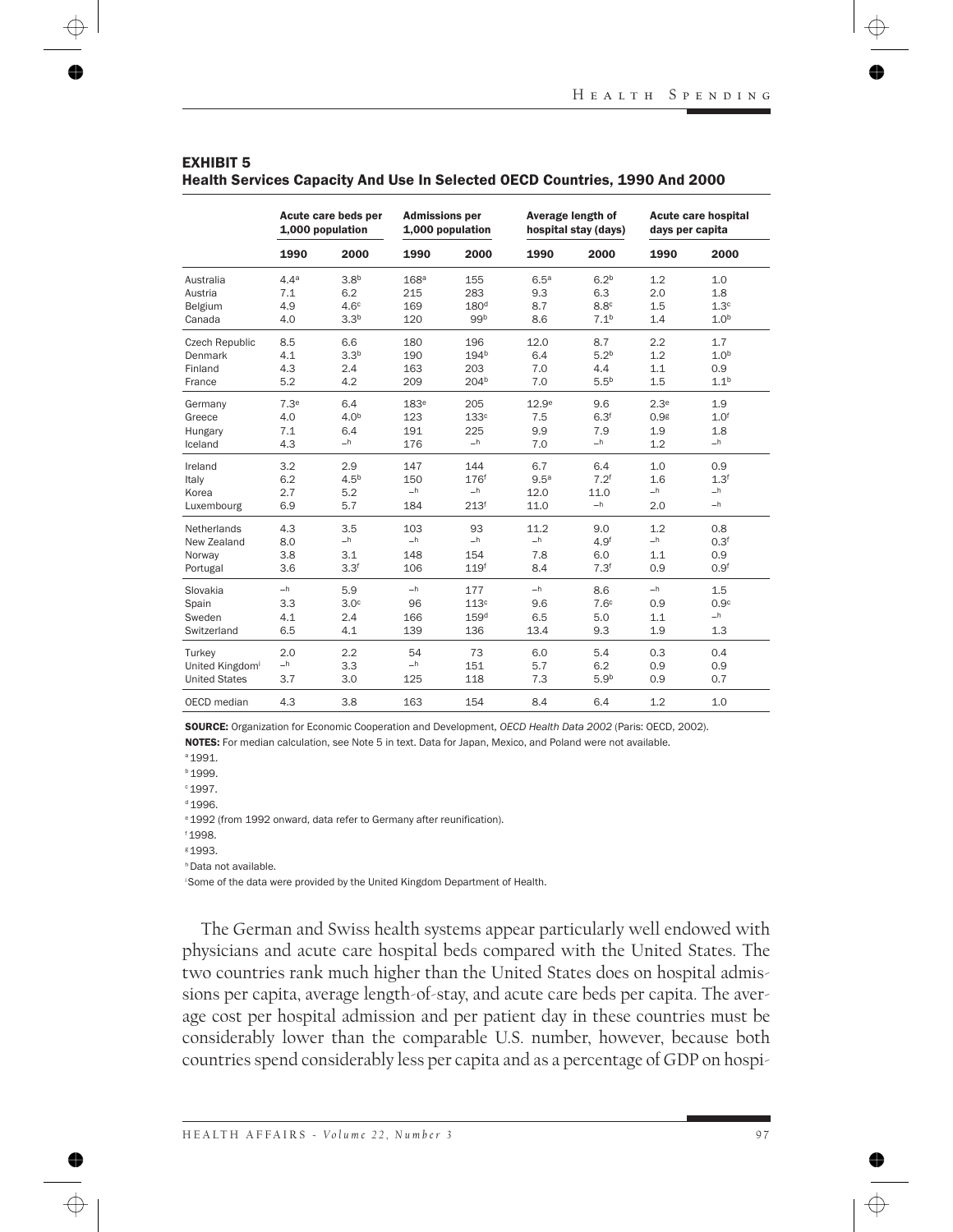tal care than the United States does. The average U.S. expenditure per hospital day was \$1,850 in 1999—three times the OECD median.<sup>19</sup>

*Explanations for differences.* There are several plausible explanations for this difference. First, the inputs used for providing hospital care in the United States health care workers' salaries, medical equipment, and pharmaceutical and other supplies—are more expensive than in other countries. Available OECD data show that health care workers' salaries are higher in the United States than in other countries.20 Second, the average U.S. hospital stay could be more service-intensive than it is elsewhere. While this may be true, it should be noted that the average length-of-stay and number of admissions per capita in the United States are only slightly below the OECD median. Third, the U.S. health system could be less efficient in some ways than are those of other countries. The highly fragmented and complex U.S. payment system, for example, requires more administrative personnel in hospitals than would be needed in countries with simpler payment systems.21 Several comparisons of hospital care in the United States with care in other countries, most commonly Canada, have shown that all of these possibilities may be true: U.S. hospital services are more expensive, patients are treated more intensively, and hospitals may be less efficient.<sup>22</sup>

*U.S.-Canada comparisons.* Some in the United States believe that Canada is rationing health care by placing tight constraints on capacity and waiting lists. That impression is reinforced annually by the annual waiting list survey of Canada's Fraser Institute.<sup>23</sup> Exhibit 5 shows that hospital admissions per capita, indeed, were lower in Canada than in the United States in 2000. Remarkably, however, Canada actually had a higher acute care bed density than did the United States and also reported a greater number of acute care hospital days per capita. The explanation for this seeming paradox could be the much longer average length of hospital stay in Canada. In both 1990 and 1999 the Canadian length-of-stay exceeded the comparable U.S. numbers by about 20 percent. To the extent that bed capacity is a binding constraint in Canada, further reductions in average lengths-of-stay could help to relax that constraint.

*Medical technology.* Hospital beds and health professionals are, of course, not the only binding constraints on a health system's capacity. Just as constraining, and possibly more so, can be the availablity of advanced medical technology. As shown in Exhibit 6, Canada has far fewer computed tomography (CT) and magnetic resonance imaging (MRI) scanners per capita than the United States does. Indeed, Canada's endowment with this type of equipment lies considerably below the OECD median, although Canada's is the fifth most expensive health system in the OECD.24 As is further shown in Exhibit 6, Canada's health system also delivers far fewer highly sophisticated procedures than does the U.S. system. For example, the U.S. system delivers four times as many coronary angioplasties per capita and about twice the number of kidney dialyses. These data, of course, do not provide insight on the medical necessity of these procedures.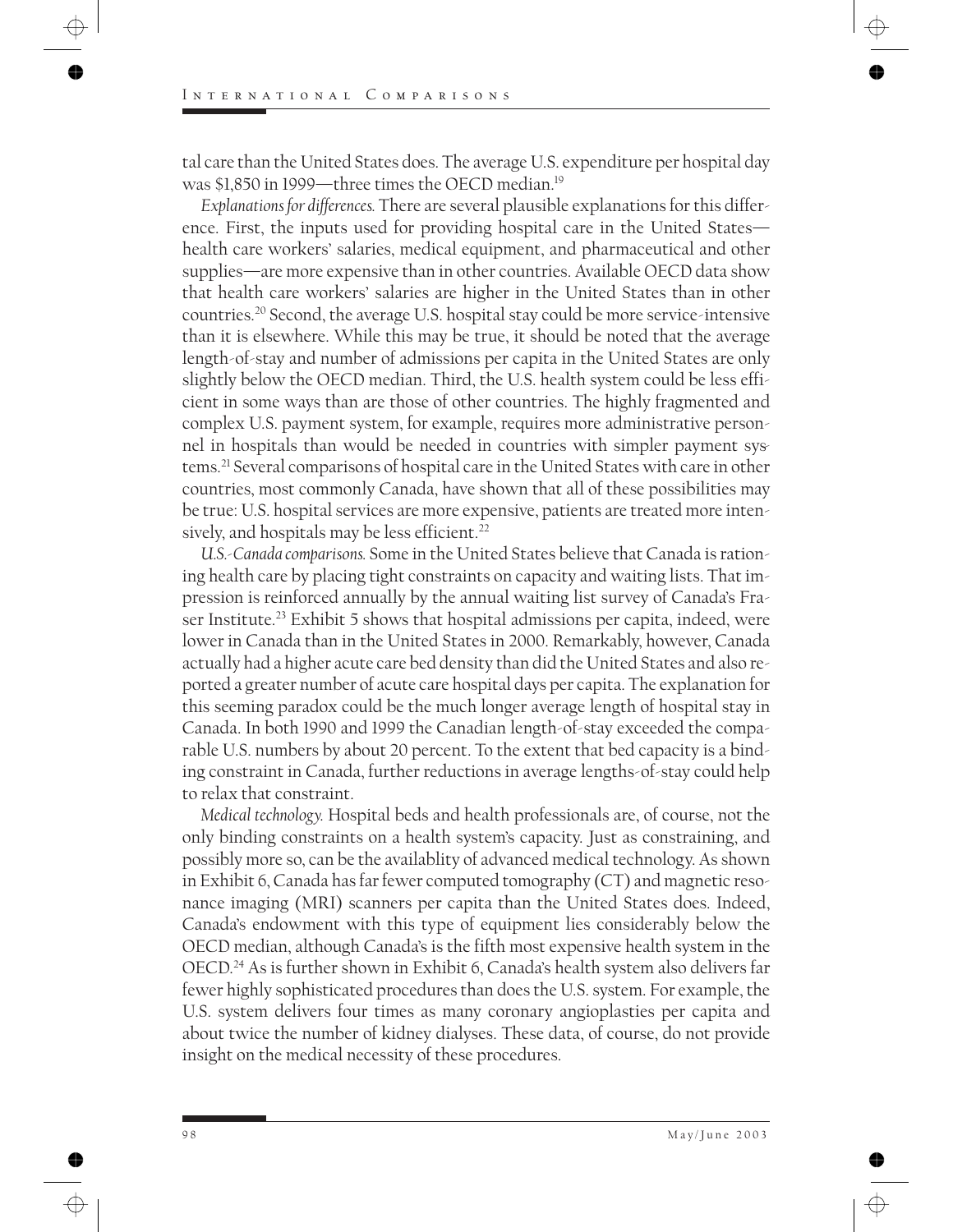## **EXHIBIT 6** Use Of Sophisticated Medical Technologies In Selected OECD Countries, 1999 And 2000

|                       | <b>MRI units</b><br>per million<br>population, 2000 | <b>CT</b> scanners<br>per million<br>population, 2000 | <b>Coronary</b><br>angioplasties<br>per 100,000<br>population, 1999 | <b>Patients</b><br>undergoing dialysis<br>per 100,000<br>population, 2000 |
|-----------------------|-----------------------------------------------------|-------------------------------------------------------|---------------------------------------------------------------------|---------------------------------------------------------------------------|
| Australia             | 4.7                                                 | $\sqsupseteq a$                                       | 102.7                                                               | 33.2                                                                      |
| Austria               | 10.8                                                | 25.8                                                  | $\equiv$ a                                                          | 37.1                                                                      |
| Belgium               | 3.2 <sup>b</sup>                                    | $\sqsupseteq a$                                       | 201.4 <sup>c</sup>                                                  | $\overline{\phantom{a}}$                                                  |
| Canada                | 2.5                                                 | 8.2 <sup>b</sup>                                      | 80.8                                                                | 45.7 <sup>d</sup>                                                         |
| <b>Czech Republic</b> | 1.7                                                 | 9.6                                                   | $\mathsf{a}$                                                        | $\mathsf{a}$                                                              |
| Denmark               | 6.6                                                 | 11.4                                                  | 82.0                                                                | 36.3 <sup>d</sup>                                                         |
| Finland               | 11.0                                                | 13.5                                                  | $\equiv$ a                                                          | 22.9                                                                      |
| France                | 2.8 <sup>d</sup>                                    | 9.6 <sup>d</sup>                                      | $\equiv$ a                                                          | $\overline{\phantom{a}}$                                                  |
| Germany               | $6.2^{b}$                                           | $17.1^{b}$                                            | 165.7 <sup>b</sup>                                                  | 64.0                                                                      |
| Greece                | 1.5 <sup>d</sup>                                    | 7.8 <sup>d</sup>                                      | $\equiv$ a                                                          | 66.6                                                                      |
| Hungary               | 1.5                                                 | 5.4                                                   | 27.4                                                                | $\overline{\phantom{a}}$                                                  |
| Iceland               | 10.7                                                | 21.3                                                  | 167.0                                                               | 13.9                                                                      |
| Ireland               | $\overline{\phantom{a}}$                            | $\sqsupseteq a$                                       | 80.4                                                                | $\overline{\phantom{a}}$                                                  |
| Italy                 | 6.7 <sup>d</sup>                                    | 19.6 <sup>d</sup>                                     | 67.2                                                                | $\overline{\phantom{a}}$                                                  |
| Japan                 | $23.2^{d}$                                          | $84.4^{d}$                                            | $\sqsupseteq a$                                                     | 162.4                                                                     |
| Korea                 | 5.4                                                 | 28.2                                                  | $\sqsupseteq a$                                                     | $\overline{\phantom{a}}$                                                  |
| Luxembourg            | 4.6                                                 | 25.1                                                  | $\overline{\phantom{a}}$                                            | 60.1 <sup>d</sup>                                                         |
| Mexico                | 0.3                                                 | 2.0                                                   | 1.8                                                                 | 32.5                                                                      |
| New Zealand           | 2.6 <sup>c</sup>                                    | 8.9                                                   | 65.5                                                                | $a_{-}$                                                                   |
| Poland                | 0.4 <sup>b</sup>                                    | 0.4 <sup>b</sup>                                      | $\equiv$ a                                                          | 128.9                                                                     |
| Portugal              | 2.8 <sup>b</sup>                                    | $12.3^{b}$                                            | 41.7                                                                | $\equiv$ a                                                                |
| Slovakia              | 1.1                                                 | 8.3                                                   | $\equiv$ a                                                          | 39.8                                                                      |
| Spain                 | 4.9                                                 | 12.2                                                  | $\equiv$ a                                                          | 43.7 <sup>b</sup>                                                         |
| Sweden                | 7.9 <sup>d</sup>                                    | $14.2^{d}$                                            | $\equiv$ a                                                          | $\equiv$ a                                                                |
| Switzerland           | $13.0^{d}$                                          | $18.5^{\rm d}$                                        | $\equiv$ a                                                          | $\equiv$ a                                                                |
| Turkey                | $\overline{\phantom{a}}$                            | 7.2 <sup>d</sup>                                      | $\equiv$ a                                                          | $23.4^{d}$                                                                |
| United Kingdom        | 3.9                                                 | $6.5^e$                                               | 51.0 <sup>f</sup>                                                   | 27.0 <sup>d</sup>                                                         |
| <b>United States</b>  | 8.1 <sup>d</sup>                                    | 13.6 <sup>d</sup>                                     | 388.1                                                               | $86.5^{\circ}$                                                            |
| OECD median           | 4.7                                                 | 12.2                                                  | $\overline{-g}$                                                     | 39.8                                                                      |

**SOURCE:** Organization for Economic Cooperation and Development, OECD Health Data 2002 (Paris: OECD, 2002).

NOTES: For median calculation, see Note 5 in text. Data for the Netherlands and Norway were not available. MRI is magnetic resonance imaging. CT is computed tomography.

<sup>a</sup> Data not available.

 $b$  1997.

°1998.

 $d$  1999.

° 2001 data for England were provided by the United Kingdom Department of Health.

<sup>f</sup> 2000 data for England were provided by the United Kingdom Department of Health.

<sup>*8*</sup> Data were not available for enough countries to present the median.

Quite remarkable, and inviting further research, is the extraordinarily high endowment of Japan's health system with CT and MRI scanners and its relatively high use of dialysis. These numbers are all the more remarkable because Japan's health system is among the least expensive in the OECD.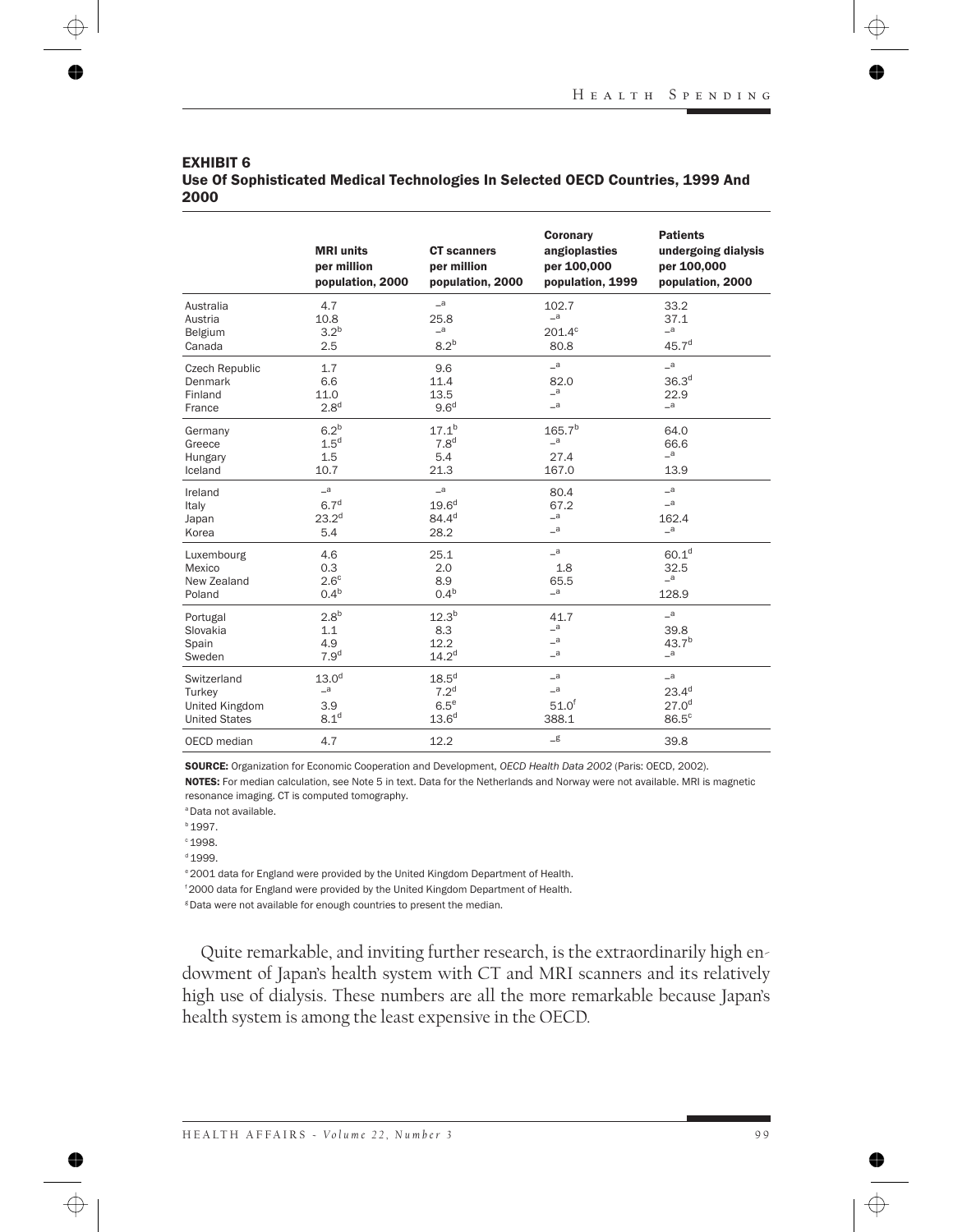# Health Spending Versus Health Care Provision

To explore further how the observed differences in the percentage of GDP going to health care might affect volume, quality, and spending, it is important to distinguish between two distinct categories of resources that may go in opposite directions: (1) the allocation of real resources (human labor and other physical inputs); and (2) the allocation of financial claims on the country's GDP to the owners of these real resources.25 The relationship between these two distinct resource flows manifests itself in the money prices paid for health services. Several important insights follow from this relationship.

First, the relationship between the financial resources that individuals pay to the providers of health care and the real resources these providers contribute to the process of health care may not be nearly as tight as some observers have proposed. Some health care providers have argued that every proposed cut in health care spending is a direct threat to the well-being of patients. As one of us (Reinhardt) has argued, spending on health care can also have a direct effect on the incomes of providers.26 The question is whether increased spending results in more real resources devoted to patient care or higher incomes to providers.

Second, the distinction between financial and real resource flows in health care raises the fundamental question of what is meant by the "cost" of a country's health system.27 Because labor and other productive inputs are allocated to health care rather than to the next most valuable productive enterprise, there is an "opportunity cost" associated with devoting more resources to health care. Alternatively, the "cost" of the health care system could be measured by health spending (that is, the percentage of GDP spent on health). If one ranked countries by the costliness of their health systems on each of these two cost measures, the two rankings might be very different. Consider, for example, that Country A might devote a larger fraction of its GDP to health care providers than does Country B but uses fewer real resources in its health system than does nation B. In other words, Country A spends more per capita on health care than Country B, and yet economists might rate Country A's health system less costly than Country B's because fewer actual resources are devoted to health care.

**Previous research.** To explore this possibility at the empirical level, Mark Pauly sought to estimate the opportunity costs of the human labor represented by physicians, nurses, and other medical workers in a set of OECD countries for the year 1988.28 Although the United States spent a far greater share of its GDP on health care than did the other OECD countries in 1988, Pauly found that in terms of the opportunity cost of real resource use, the U.S. health system ranked somewhere in the middle of the OECD cohort.

Victor Fuchs and James Hahn came to a similar conclusion.<sup>29</sup> They noted that expenditures on physician services in 1985 in U.S. dollar equivalents were \$347 per capita in the United States but only \$202 in Canada. Yet another comparison, by Pete Welch and colleagues, provides additional evidence of higher prices with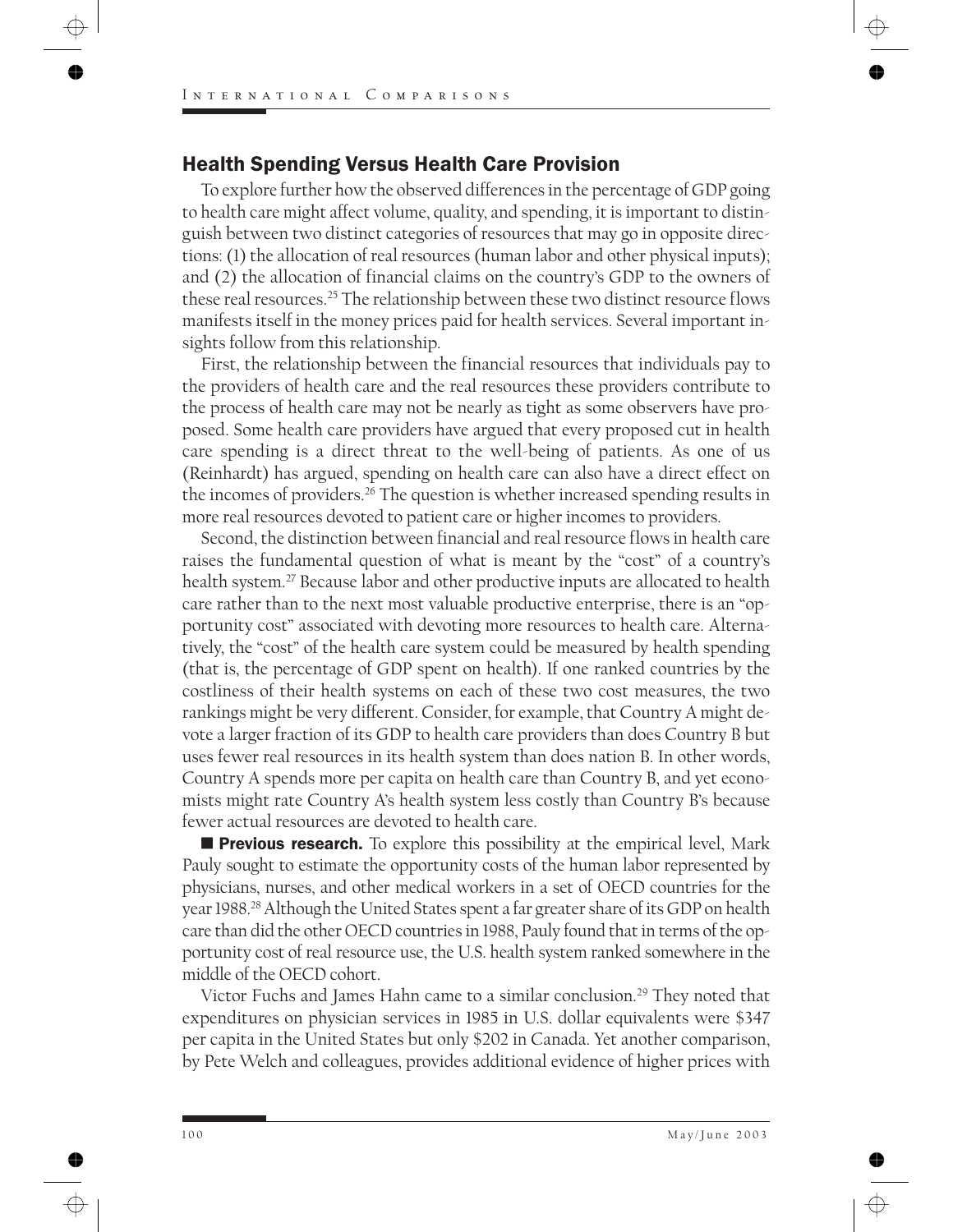*"Simple comparisons suggest that Americans are receiving fewer real resources than are people in the median OECD country."*

lower utilization in the United States.<sup>30</sup> It must be emphasized, of course, that the data used by these researchers are many years in the past, which makes the case for replicating the analysis with more recent data. We also now have the advantage of having data on more countries.

Recent data. As shown in Exhibits 4 and 5, in 2000 the United States had fewer physicians per 1,000 population, physician visits per capita, acute care beds per capita, hospital admissions per 1,000 population, and acute care days per capita than the median OECD country. These simple comparisons suggest that Americans are receiving fewer real resources than are people in the median OECD country. There are, however, other explanations. A more comprehensive approach would be to compare the actual progression of treatment for a set of tracer conditions in various countries.

A study by the McKinsey Global Institute followed that more in-depth approach. The research team, which was advised by a number of prominent health economists, based its analysis on four tracer diseases: diabetes, cholelithiasis (gall stones), breast cancer, and lung cancer.<sup>31</sup> Using PPP-adjusted U.S. dollars as the common yardstick, the McKinsey researchers found that in the study year of 1990 Americans spent about \$1,000 (66 percent) more per capita on health care than Germans did. The researchers estimated that Americans paid 40 percent more per capita than Germans did but received 15 percent fewer real health care resources. A similar comparison revealed that the U.S. system used about 30 percent more inputs per capita than was used in the British system and spent about 75 percent more per capita on higher prices.<sup>32</sup>

**Prices and total health spending.** The preceding analysis suggests the crucial role of prices as drivers of cross-national differences in health spending. As noted earlier, the prices paid for health care represent the generalized claims on its GDP that a country cedes to the providers of real health care resources. The magnitudes of these money transfers depend upon a whole host of factors, among them the relative bargaining power of the providers and those who pay them.

Even if, within each country, the markets for health care and the related markets for the labor and other inputs used in health care were perfectly competitive in the textbook sense, the money prices of identical health care goods or services or inputs would likely still vary among countries. It is so because neither the goods and services nor all of the inputs that produce them are perfectly mobile across countries. Unlike markets for electronics or financial securities, which are truly global, the markets for the health workforce (especially physicians) are still largely national and even local within countries. Furthermore, of course, most of the markets related to health care within localities do not satisfy the rigorous con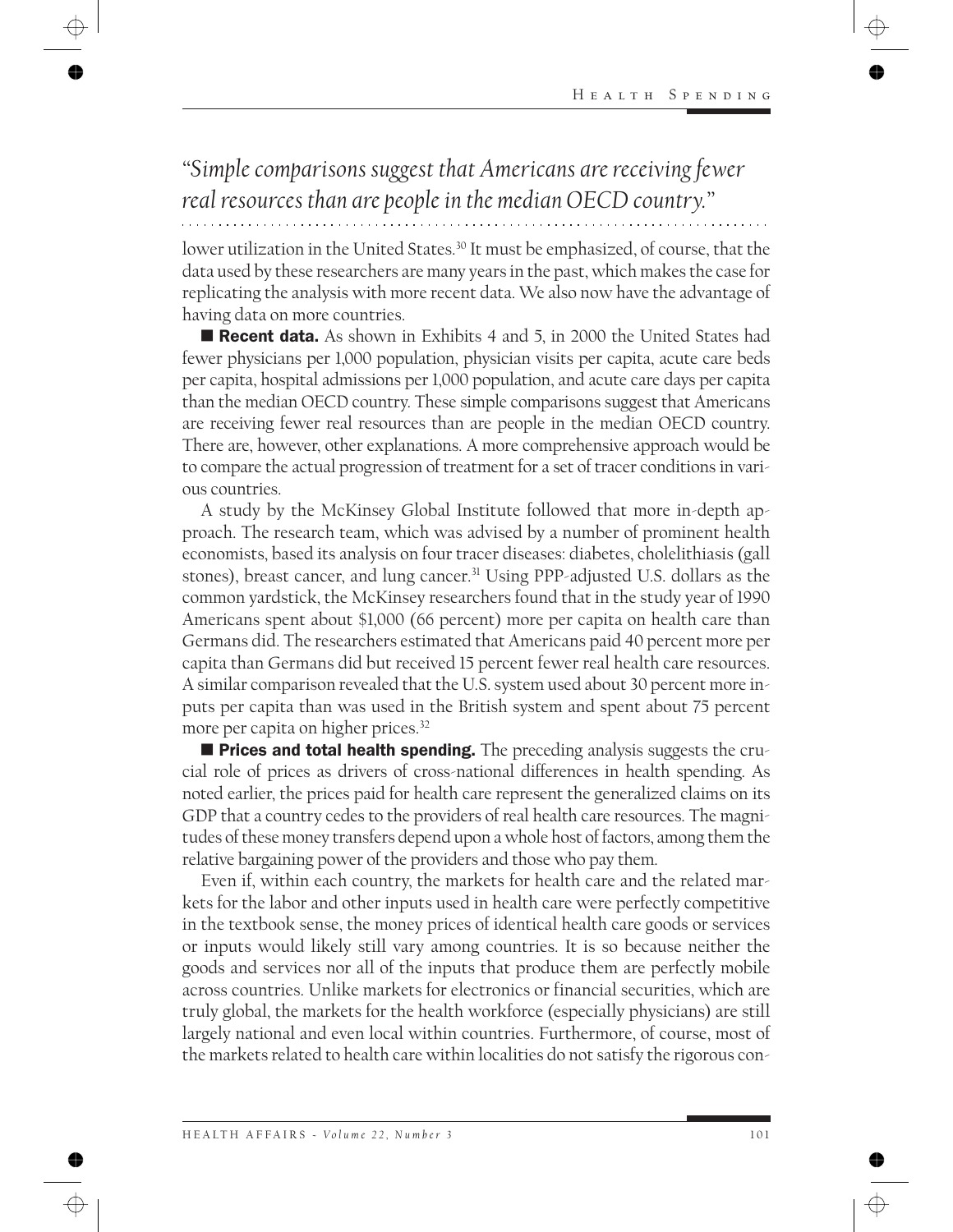ditions of the textbook model of competition.<sup>33</sup> In health care, for example, one finds varying degrees of monopoly power on the sell side of the market and varying degrees of monopsony power on the buy side.

 $\blacksquare$  How the buy and sell sides operate. Monopoly power allows sellers to raise prices above those they would obtain in perfectly competitive markets. In the jargon of economics, they are thus able to earn "rents," defined as the excess of the prices actually received by sellers above the minimum prices the sellers would have to be paid to sell into the market. Countries differ in the degree to which they try to whittle away at the rent earned on the supply side through the creation of market power on the buy (monopsony) side of the market. A single-payer system would be called a "pure monopsony."

In the U.S. health system, for example, money flows from households to the providers of health care through a vast network of relatively uncoordinated pipes and capillaries of various sizes. Although the huge federal Medicare program and the federal-state Medicaid programs do possess some monopsonistic purchasing power, and large private insurers may enjoy some degree of monopsony power as well in some localities, the highly fragmented buy side of the U.S. health system is relatively weak by international standards. It is one factor, among others, that could explain the relatively high prices paid for health care and for health professionals in the United States.

In comparison, the government-controlled health systems of Canada, Europe, and Japan allocate considerably more market power to the buy side. In each of the Canadian provinces, for example, the health insurance plans operated by the provincial governments constitute pure monopsonies: They purchase (pay for) all of the health services that are covered by the provincial health plan and used by the province's residents.

Even a pure monopsonist, of course, is ultimately constrained by market forces on the supply side—that is, by the reservation (minimally acceptable) prices of the providers of health care below which they will not supply their goods or services. But within that limit, monopsonistic buyers enjoy enough market clout to drive down the prices paid for health care and health care inputs fairly close to those reservation prices. It can explain, for example, why Fuchs and Hahn found that "U.S. fees for procedures are more than three times as high as Canadian fees [and] the difference in fees for evaluation and management services is about 80 percent."34

**Impact on quantity and quality.** Just what impact variations in the distribution of market power between the buy and the sell sides of health systems have on the quantity and quality of health care, and on overall economic welfare, is an exceedingly challenging question on which even economists are unlikely to agree. In the simple textbook model used to analyze monopsony, a firm is assumed to procure inputs in a market in which it has monopsony power and sell its output in a perfectly price-competitive market. It can then be shown that the firm will hire too few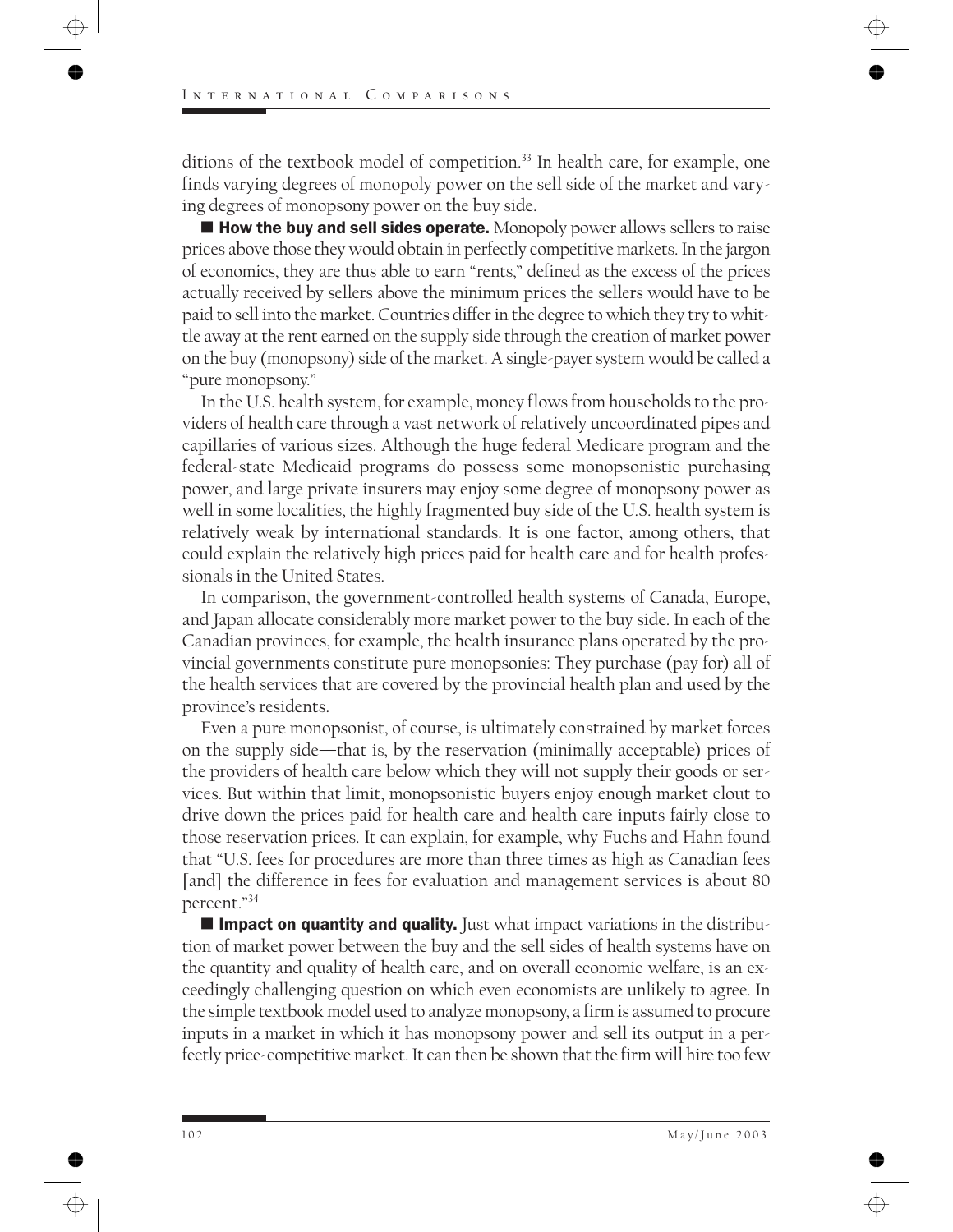inputs and produce too few units of output, relative to the welfare-maximizing levels that would obtain in the absence of monopsony.35 If this theory is applied to health care, it must be amended to allow for the ease with which providers can alter not only the quantity of services offered, but also their quality. As Pauly writes in his previously cited study: "Monopsony actually reduces total welfare, since it reduces quantity or quality, so it actually is a negative-sum game—but the primary effect is to control medical spending by controlling providers' incomes.<sup>36</sup>

Monopsony power, however, does not necessarily trigger this negative welfare effect. If its exercise were confined strictly to capturing economic rents that would otherwise be earned by providers, then economic theory would not predict an inevitable reduction in the quantity or quality of health care. The effect might be merely to redistribute income from the providers of health care to the rest of society. Even then, however, it is possible that a monopsonistic payer might push this process too far and eventually trigger reductions in either the quantity or quality of health care, or both. Using monopsonistic payer systems in health care to procure just the mix of quantity and quality that is actually desired by the insured citizenry is a daunting task and not always achieved sucessfully in practice.

To complicate matters further, there is the problem of defining precisely what is meant by the elusive term "quality" in the context of health policy. If the use of monopsony power enables a country to make health care more readily accessible to all members of society—or at least to more than would otherwise be possible—then the citizens of that country might well give their health system a higher overall quality rating, even if the exercise of monopsony power reduced somewhat the clinical quality and the amenities that accompany clinical treatment. That possibility could explain, for example, why in cross-national surveys on the satisfaction of citizens with their health system, Canada and the European nations have consistently earned higher marks than has the U.S. system.<sup>37</sup> Another reason could well be that the monopsony power allocated by these systems to the payer side reduces the prices paid to providers for health care, thereby transfering wealth from these providers to the rest of society.

IN 2000 THE UNITED STATES spent considerably more on health care than any other country, whether measured per capita or as a percentage of GDP. At the same time, most measures of aggregate utilization such as physician vis n 2000 the united states spent considerably more on health care than any other country, whether measured per capita or as a percentage of GDP. At L the same time, most measures of aggregate utilization such as physician visits spending is a product of both the goods and services used and their prices, this implies that much higher prices are paid in the United States than in other countries. But U.S. policymakers need to reflect on what Americans are getting for their greater health spending. They could conclude: It's the prices, stupid.

*An earlier version of this work was presented at the Commonwealth Fund's international symposium, Reconciling Rising Health Care Costs and Getting Value for Money, 23–25 October 2002, in Washington, D.C.*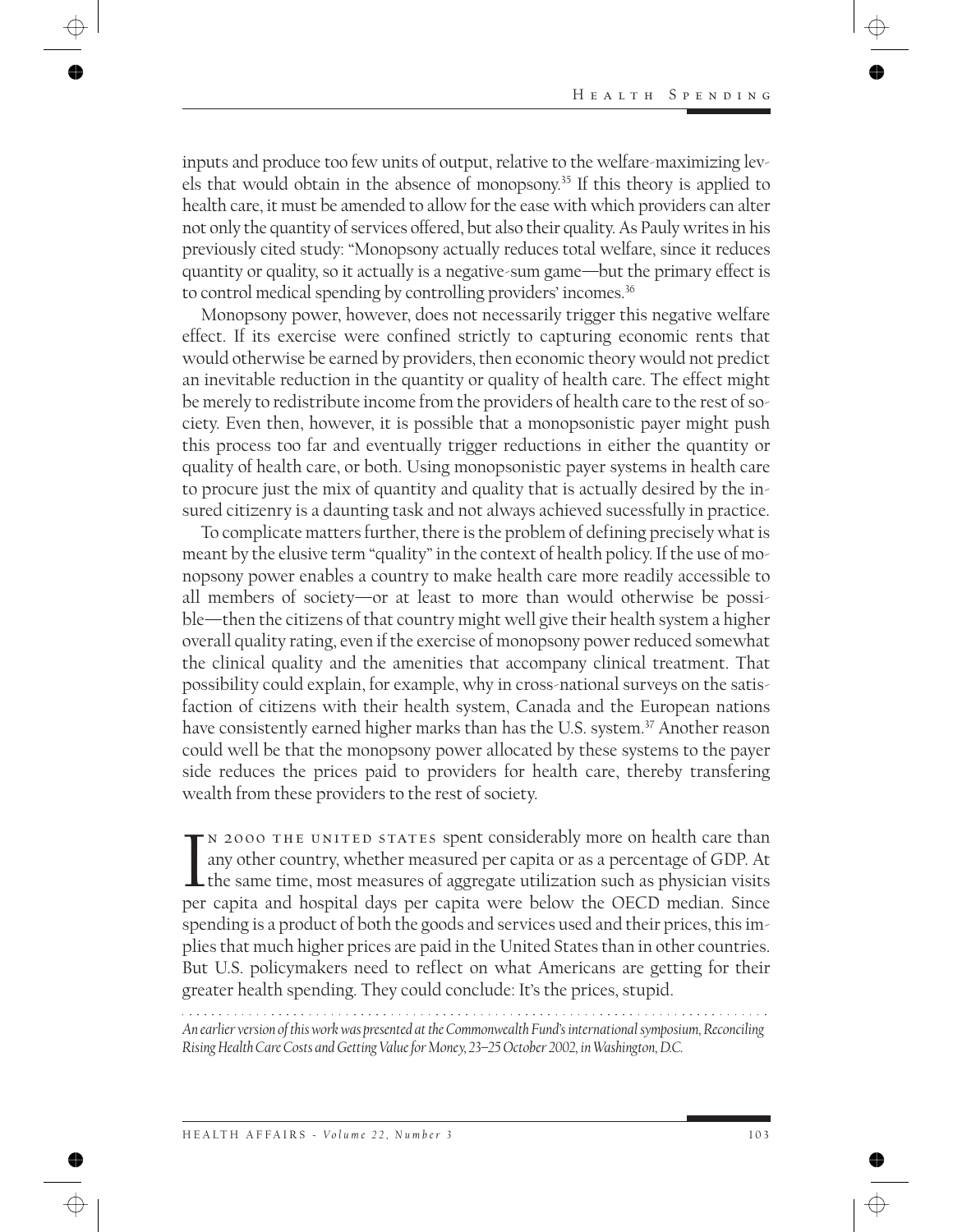## **NOTES**

- 1. See S. Woolhandler and D.U. Himmelstein, "Paying for National Health Insurance—And Not Getting It," *Health Affairs*(July/Aug 2002): 88–98; and U.E. Reinhardt, P.S. Hussey, and G.F. Anderson, "Cross-National Comparisons of Health Systems Using OECD Data, 1999," *Health Affairs* (May/June 2002): 169–181.
- 2. See M.V. Pauly, "U.S. Health Care Costs: The Untold True Story," *Health Affairs* (Fall 1993): 152–159; V.R. Fuchs and J.S. Hahn, "How Does Canada Do It?" *New England Journal of Medicine* (27 September 1990): 884–890; and W.P. Welch et al., "A Detailed Comparison of Physician Services for the Elderly in the United States and Canada," *Journal of the American Medical Association* 275, no. 18 (1996): 1410–1416.
- 3. On the quality of the OECD data, see Reinhardt et al., "Cross-National Comparisons," 177–179.
- 4. Ibid., Exhibit 1.
- 5. The OECD median was calculated only if figures were available for fifteen of the thirty countries. In some cases, missing data points were replaced by values within three years; the calculation of the median included these substituted values. PPPs are used to adjust for differences in cost of living across countries by comparing prices for a fixed market basket of goods. The basket of goods used here is broad-based, not health-based. Inflation is adjusted for by using the U.S. Consumer Price Index (CPI). All values were converted into 2000 U.S. dollars.
- 6. The coefficient of correlation between health care spending per capita in 1990 (PPP) and mean annual growth in health spending per capita (national currency unit at 1995 GDP price) between 1990 and 2000 is –0.56 (*p* < .002). The correlation coefficient is –0.67 (*p* < .0001) when the United States is excluded.
- 7. U.G. Gerdtham and B. Jönsson, "International Comparisons of Health Expenditure," in *Handbook of Health Economics,* ed. A.J. Culyer and J.P. Newhouse (New York: Elsevier Science B.V., 2000), 11–53.
- 8. The coefficient of correlation between the per capita GDP and percentage of GDP allocated to health care in 2000 is 0.52 (*p* < .003). The correlation coefficient is 0.75 (*p* < .0001) when Luxembourg is excluded. Because of its role as an international center of finance and commerce, Luxembourg has an extraordinarily high GDP per capita. On the other hand, its health spending is controlled by a social insurance system. The relationship shown was between the per capita GDP and percentage of GDP allocated to health care in 2000, not health spending per capita as reported in other articles. (See, for example, Reinhardt et al., "Cross-National Comparisons." The correlation coefficient between the per capita GDP and per capita health spending was as high as 0.86 (*p* < .0001) in 2000.
- 9. P. Zweifel, "Switzerland," *Journal of Health Politics, Policy and Law* 25, no. 5 (2000): 937–944; F. Diderichsen, "Sweden," *Journal of Health Politics, Policy and Law* 25, no. 5 (2000): 931–935; and R.G. Evans, "Canada," *Journal of Health Politics, Policy and Law* 25, no. 5 (2000): 889–897.
- 10. Woolhandler and Himmelstein, "Paying for National Health Insurance."
- 11. Health Resources and Services Administration, *Graduate Medical Education and Public Policy: A Primer*(Washington: U.S. Department of Health and Human Services, 2000).
- 12. R.A. Cooper et al., "Economic and Demographic Trends Signal an Impending Physician Shortage," *Health Affairs* (Jan/Feb 2002): 140–154.
- 13. The correlation coefficient between GDP per capita and the number of active physicians per 1,000 population in OECD countries in 2000 was 0.28 (*p* = .14). Richard Cooper and colleagues hypothesize a ten-year lag between GDP and physician supply; the correlation coefficient between GDP per capita in 1990 and the number of active physicians per  $1,000$  population in 2000 was 0.31 ( $p = .10$ ).
- 14. K. Grumbach, "The Ramifications of Specialty-Dominated Medicine," *Health Affairs* (Jan/Feb 2002): 155– 157; and F. Mullan, "Some Thoughts on the White-Follows-Green Law," *Health Affairs* (Jan/Feb 2002): 158–159.
- 15. See R. Steinbrook, "Nursing in the Crossfire," *New England Journal of Medicine* (30 May 2002): 1757–1766; P.I. Buerhaus, D.O. Staiger, and D.I. Auerbach, "Implications of an Aging Registered Nurse Workforce," *Journal of the American Medical Association* 283, no. 22 (2000): 2948–2954); and L.H. Aiken et al., "Nurses' Reports on Hospital Care in Five Countries," *Health Affairs* (May/June 2001): 43–53.
- 16. See R. Steinbrook, "Nursing in the Crossfire," *New England Journal of Medicine* (30 May 2002): 1757–1766.
- 17. The correlation is not significant even when countries with less than 7 percent elderly population are excluded (Korea, Mexico, and Turkey). These three countries have very low percentages of population over age sixty-five (5–7 percent) compared with other OECD countries (the median is 14.8 percent).
- 18. The coefficient of correlation between the two growth rates is 0.58 (*p* < .002).
- 19. Reinhardt et al., "Cross-National Comparisons."